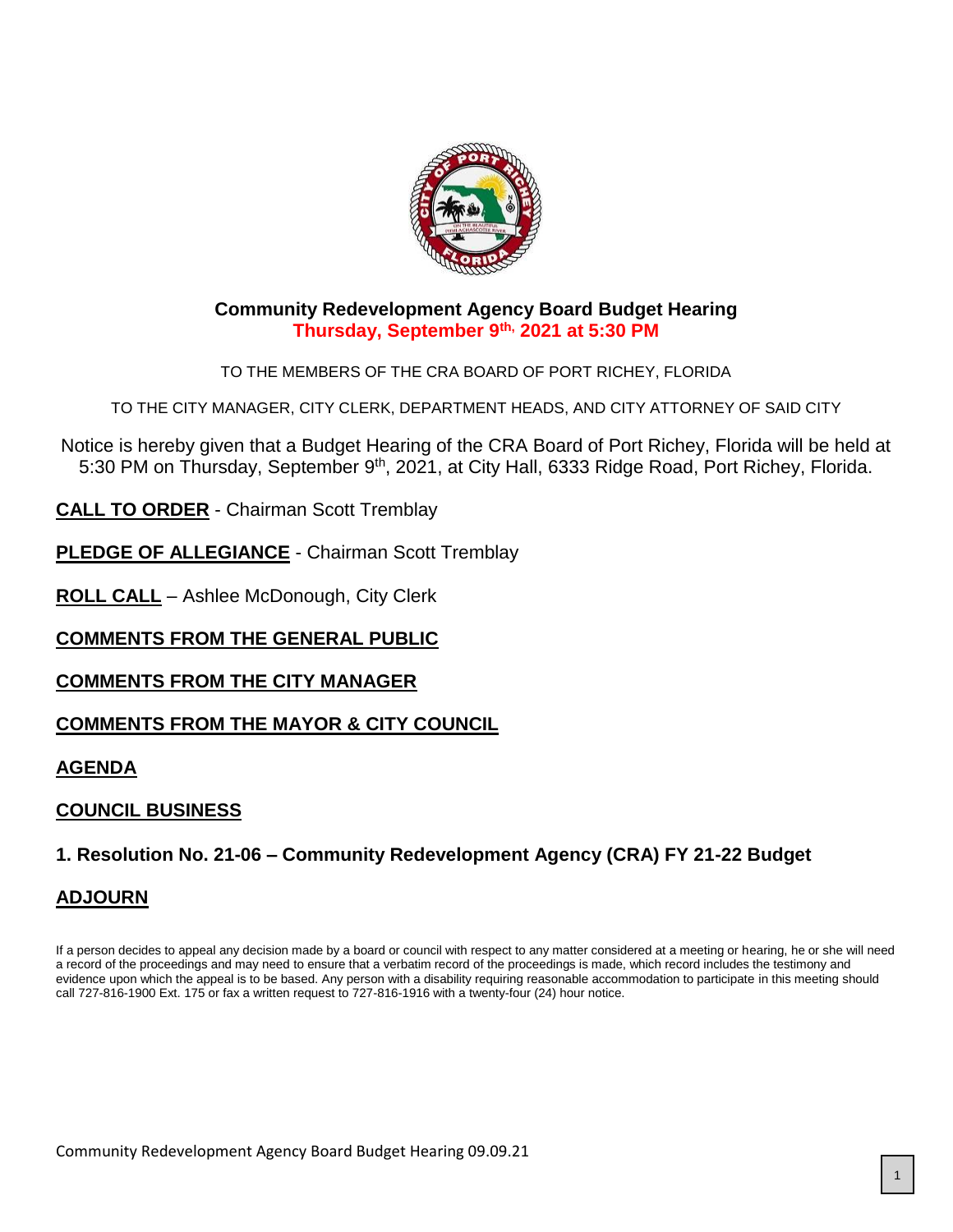**File Attachments for Item:**

# **1. Resolution No.20-06 - Community Redevelopment Agency (CRA) FY 21-22 Budget**

## **Item:**

For the Community Redevelopment Agency (CRA) Board a presentation of Resolution No.21-06 for the 2021-2022 CRA Budget to be approved at the second budget hearing on September 23rd 2021.

## **Action:**

Motion to approve presentation of Resolution No.21-06.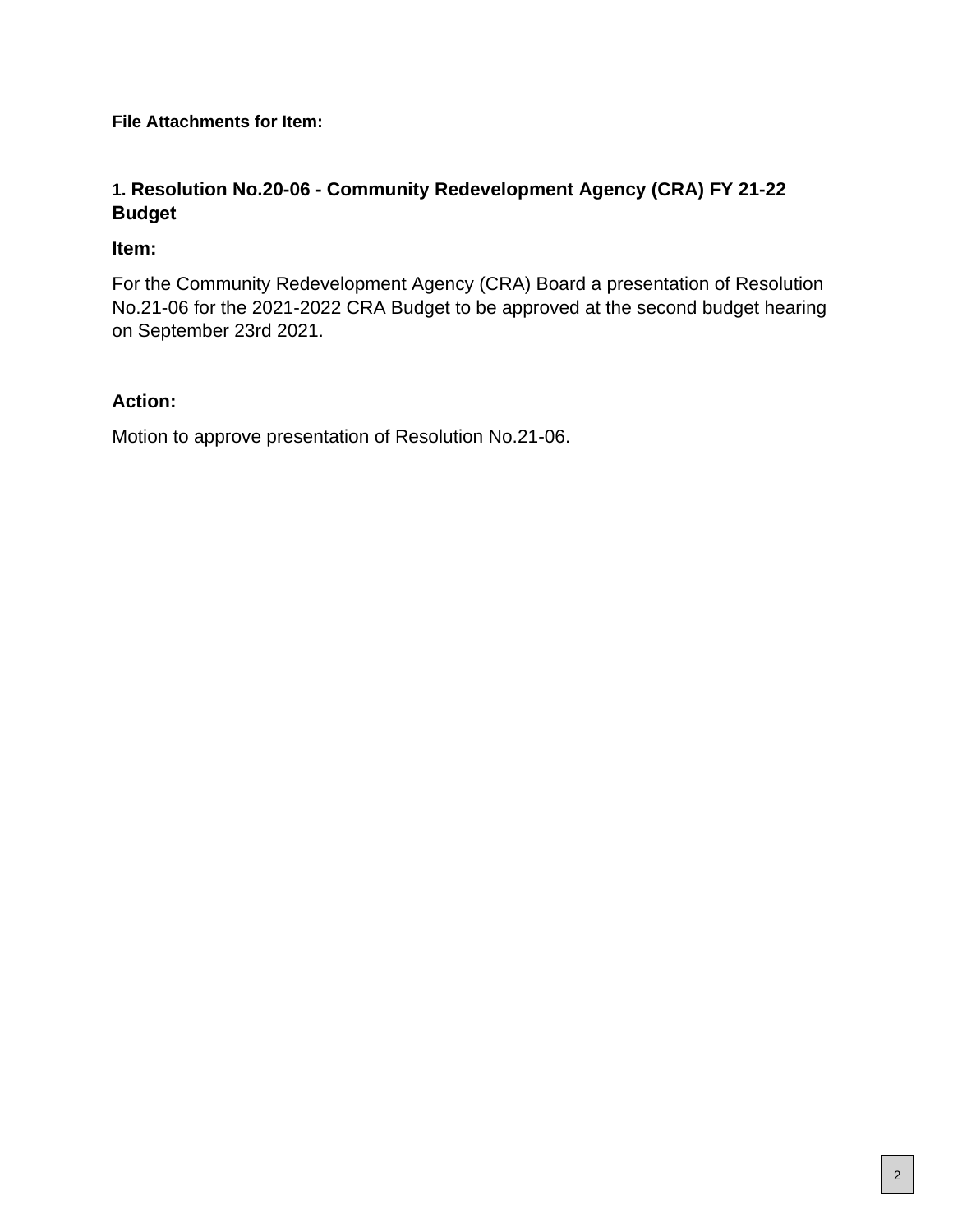# **RESOLUTION NO. 21-06**

# A RESOLUTION BY THE CRA BOARD OF THE CITY OF PORT RICHEY, FLORIDA, SETTING THE **COMMUNITY REDEVELOPMENT AGENCY (CRA) BUDGET** FOR THE FISCAL YEAR COMMENCING OCTOBER 1, 2021 THROUGH SEPTEMBER 30, 2022

**WHEREAS,** the CRA Board of the City of Port Richey, Florida is required to make a budget for the Community Redevelopment Agency (CRA) for each fiscal year commencing on the first of October and to show the estimated revenues and expenditures for the city's administration.

**NOW, THEREFORE,** be it resolved by the CRA Board of the City of Port Richey that the estimated combined revenue, fund carryovers, and expenditures for the Community Redevelopment Agency (CRA) of the City of Port Richey for the fiscal year beginning on October  $1<sup>st</sup>$ , 2021 and ending on September 30<sup>th</sup>, 2022 are as follows: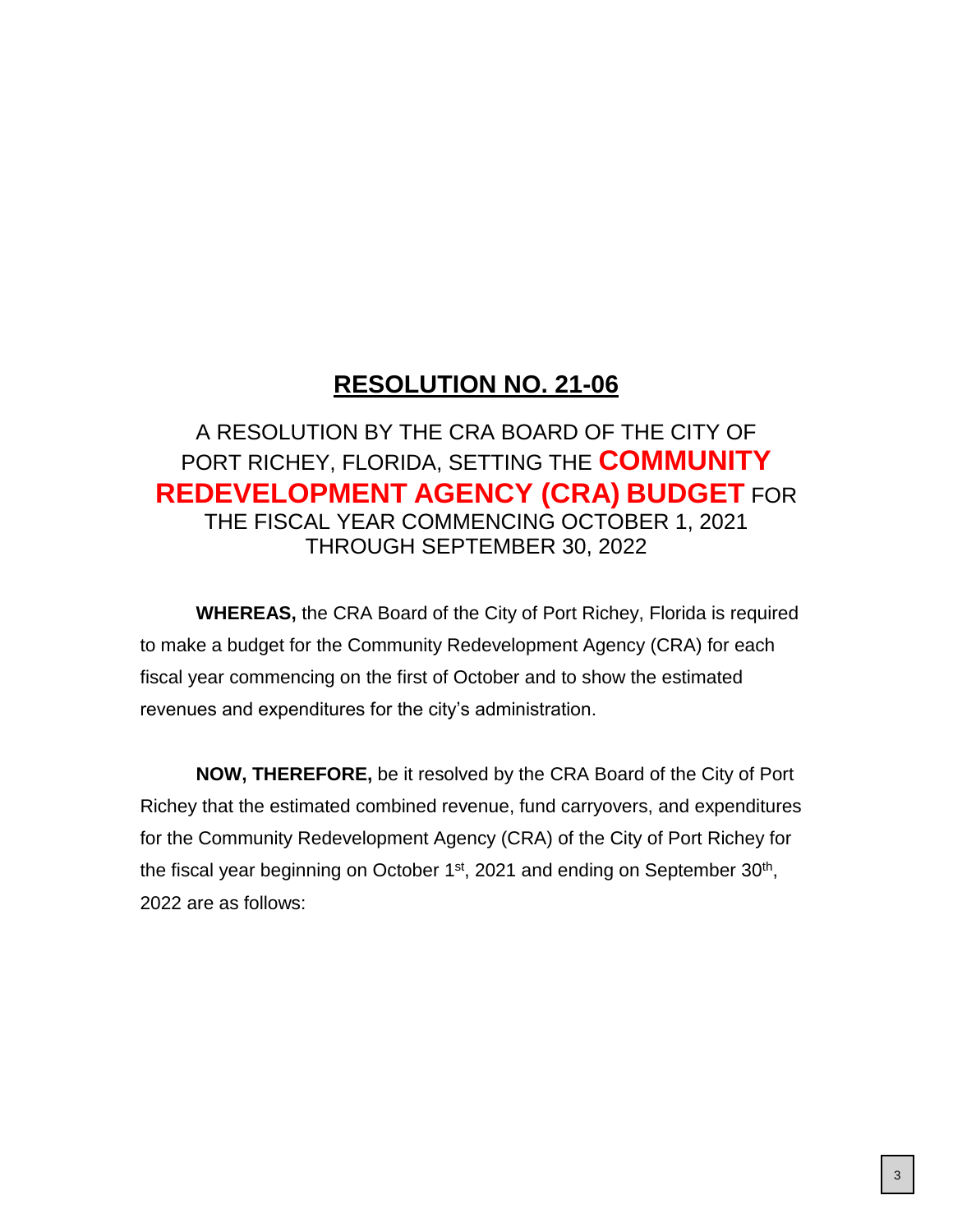The above and foregoing Resolution was presented at a Special Meeting (Public Hearing) of the CRA Board of the City of Port Richey, Florida held on the 9<sup>th</sup> day of September 2021.

Scott Tremblay, Chairman

\_\_\_\_\_\_\_\_\_\_\_\_\_\_\_\_\_\_\_\_\_\_\_\_\_\_

Attest:

\_\_\_\_\_\_\_\_\_\_\_\_\_\_\_\_\_\_\_\_\_\_\_\_\_ Ashlee McDonough, City Clerk

The above and foregoing resolution was passed at a Special Meeting (Public Hearing) of the CRA Board of the City of Port Richey, Florida held on the 23rd day of September 2021.

Attest:

\_\_\_\_\_\_\_\_\_\_\_\_\_\_\_\_\_\_\_\_\_\_\_\_\_ Scott Tremblay, Chairman

\_\_\_\_\_\_\_\_\_\_\_\_\_\_\_\_\_\_\_\_\_\_\_ Ashlee McDonough, City Clerk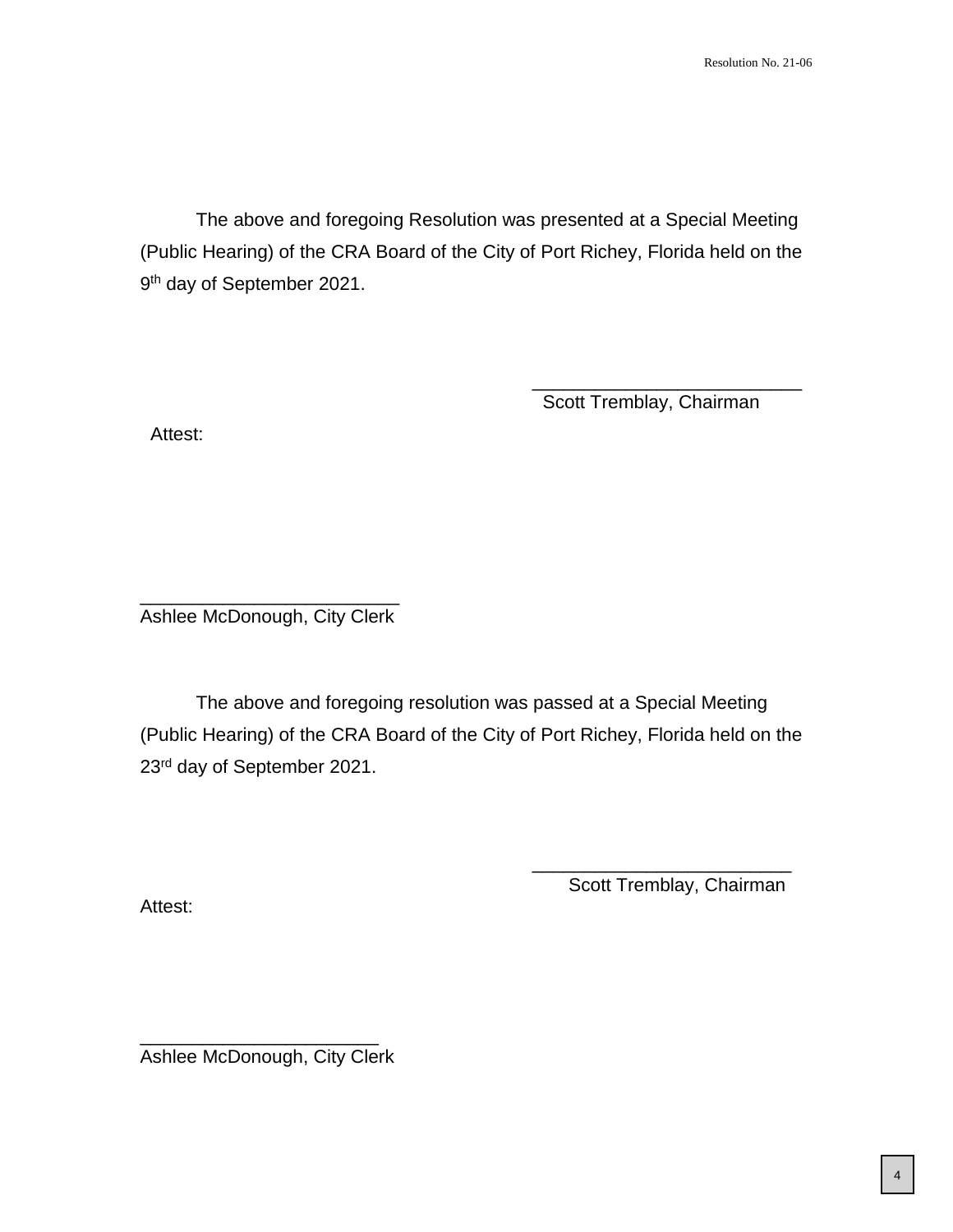| $09/03/21$<br>$11:28:58$                                                                                                                                               |                            | Revenue                              | Budget Report<br>FO<br>O<br><b>CITY</b> | -- MultiYear<br>PORT RICHEY     | Actuals                                  |                                                                                    |                     | Report ID:          | $\overline{\phantom{0}}$<br>B250B<br>$\overline{5}$<br>$\overline{\phantom{0}}$<br>Page: |                                                                                            |
|------------------------------------------------------------------------------------------------------------------------------------------------------------------------|----------------------------|--------------------------------------|-----------------------------------------|---------------------------------|------------------------------------------|------------------------------------------------------------------------------------|---------------------|---------------------|------------------------------------------------------------------------------------------|--------------------------------------------------------------------------------------------|
|                                                                                                                                                                        |                            |                                      | For the Year:                           | 2022<br>$\,$ l<br>2021          | Current                                  | olo                                                                                | Prelim              | Budget              | Final                                                                                    | 01d<br>olo                                                                                 |
| Account                                                                                                                                                                | $\infty$<br>$17 - 1$       | Actuals<br>$\sigma$<br>$18 - 1$<br>T | $19 - 20$                               | $20 - 21$                       | $20 - 21$<br>Budget                      | Rec.<br>$20 - 2$                                                                   | $21 - 22$<br>Budget | Change<br>$21 - 22$ | Budget<br>$21 - 22$                                                                      | <b>Budget</b><br>$21 - 22$                                                                 |
| FUND<br>COMMUNITY REDEVELOPMENT<br>105                                                                                                                                 |                            |                                      |                                         |                                 |                                          |                                                                                    |                     |                     |                                                                                          |                                                                                            |
| TIF<br>Ad Valorem City of PR<br>311110 Ad Valorem<br>310000 TAXES<br>311115                                                                                            | ,176<br>,924<br>550<br>415 | 503,494<br>657,091                   | 740,113<br>570,242                      | 834,864                         | 3<br>$\circ$<br>1,010,62                 | $\frac{1}{2}$<br>$83\frac{8}{6}$                                                   | 599<br>772          |                     | 772,599                                                                                  | 76%<br>$\frac{1}{\sqrt{6}}$                                                                |
| Group                                                                                                                                                                  | ,100<br>966                | 1,160,585                            | 1,310,355                               | 834,864                         | 1,010,623                                | 83%                                                                                | 599<br>772          | $\circ$             | 599<br>772,                                                                              | 76%                                                                                        |
| 330000 INTERGOVERNMENTAL REVENUE<br>331127 FRDAP-Nick's Park                                                                                                           |                            |                                      |                                         |                                 | $\circ$                                  | $\frac{1}{2}$                                                                      | 187,500             |                     | 187,500                                                                                  | ******%                                                                                    |
| Group:                                                                                                                                                                 |                            |                                      |                                         |                                 | $\circ$                                  | $\mathcal{O}^{\mathsf{ob}}$                                                        | 187,500             | $\circ$             | 187,500                                                                                  | $-5 + 4 + 5$<br>$\star$                                                                    |
| Bank Accounts<br>360000 MISCELLANEOUS REVENUES<br>$\overline{1}$<br>361350 Interest                                                                                    |                            | 1,844                                | 11,908                                  | 1,305                           | 1,500                                    | 87%                                                                                | 1,500               |                     | 1,500                                                                                    | 100%                                                                                       |
| : dno.rp                                                                                                                                                               |                            | 1,844                                | 11,908                                  | 1,305                           | 1,500                                    | 87%                                                                                | 1,500               | $\circ$             | 1,500                                                                                    | 100%                                                                                       |
| 380000 NON - REVENUES/FAIR SHARE ALLO<br>TRANSFER FROM GENERAL<br>389101                                                                                               | CATION                     |                                      |                                         | 638<br>$\overline{5}$<br>$\sim$ | 31,646                                   | o/o<br>$\overline{a}$                                                              | 649,960             |                     | 649,960                                                                                  | 2053%                                                                                      |
| :dnox5                                                                                                                                                                 |                            |                                      |                                         | 5,638<br>$\mathbf{\Omega}$      | 31,646                                   | 81%                                                                                | ,960<br>649         | $\circ$             | 649,960                                                                                  | 2053%                                                                                      |
| FLClass<br>Balance Forward FLFit<br>390000 CASH BALANCE FORWARD<br>CASH BALANCE FORWARD<br>Forward<br>From Reserves<br>Balance<br>390000<br>399938<br>399939<br>399959 |                            |                                      |                                         |                                 | 914,808<br>501,565<br>501,548<br>501,548 | $\frac{1}{2}$<br>$\mathcal{O}_\text{O}$<br>$\frac{1}{2}$<br>$\mathcal{O}_\text{Q}$ | 1,104,037           |                     | $\circ$ $\circ$<br>1,104,037                                                             | $\begin{array}{c}\n0 & 0 \\ 0 & 0\n\end{array}$<br>$\frac{1}{\sqrt{6}}$<br>$7 + 7 + 7 + 8$ |
| Group:                                                                                                                                                                 |                            |                                      |                                         |                                 | 1,917,921                                | $\frac{1}{2}$                                                                      | 1,104,037           | $\circ$             | 1,104,037                                                                                | 57%                                                                                        |
| Fund:                                                                                                                                                                  | ,100<br>966                | 1,162,429                            | 1,322,263                               | 861,807                         | 2,961,690                                | 29%                                                                                | 596<br>2,715        | $\circ$             | 596<br>2,715,                                                                            | $91\%$                                                                                     |
| Grand Total:                                                                                                                                                           | ,100<br>966                | 1,162,429                            | 1,322,263                               | 861,807                         | 2,961,690                                |                                                                                    | 2,715,596           | $\circ$             | 2,715,596                                                                                |                                                                                            |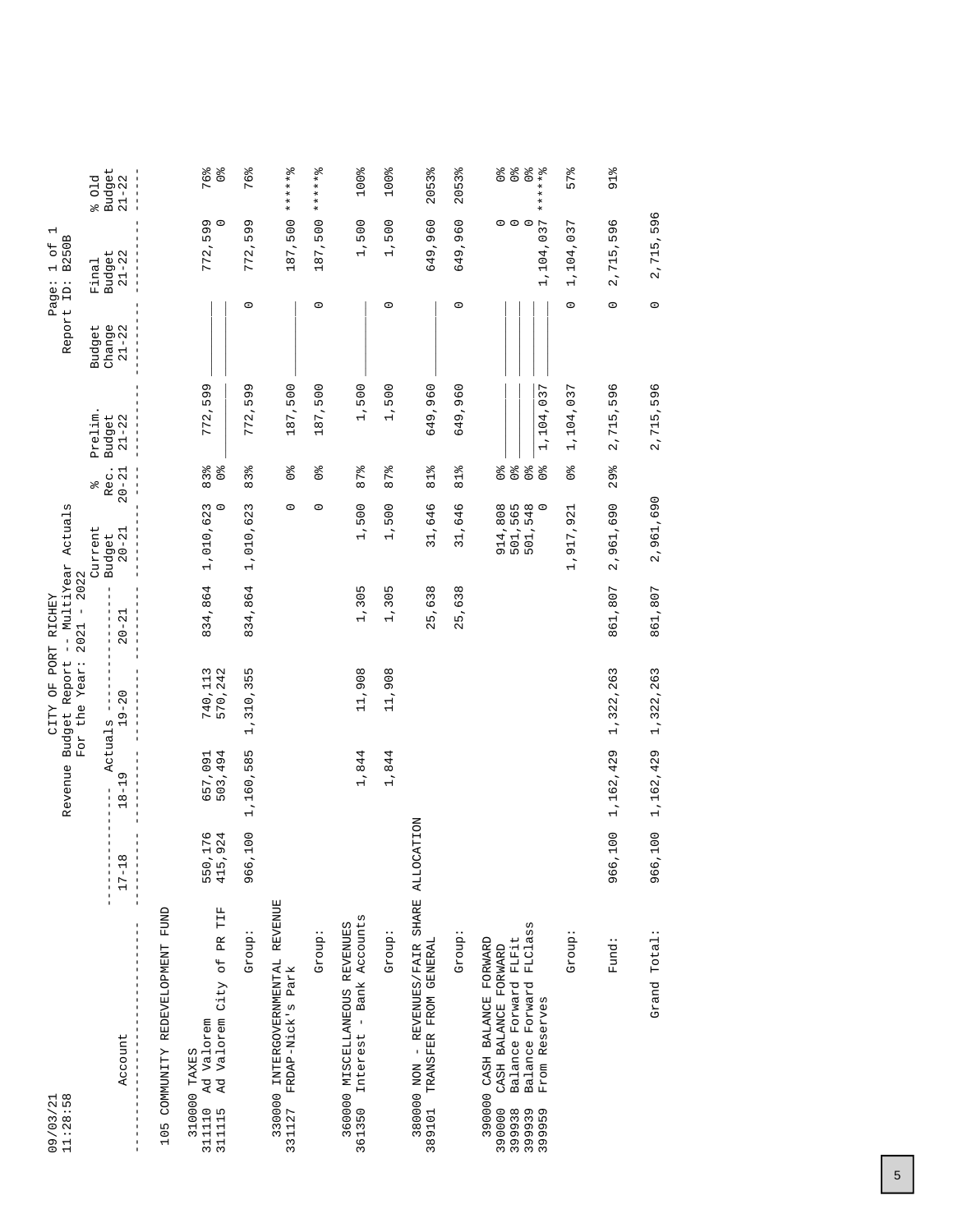| 11:28:27<br>09/03/21                                             |                                        |            | Expenditure Budget by Fund/Org Split Report -- MultiYear Actuals<br>For the Year: $2021 - 2022$<br>CITY OF PORT RICHEY |                                   |                                |                                  |                            |                                | Page: 1 of 16<br>Report ID: B240A2                                                  |                         |
|------------------------------------------------------------------|----------------------------------------|------------|------------------------------------------------------------------------------------------------------------------------|-----------------------------------|--------------------------------|----------------------------------|----------------------------|--------------------------------|-------------------------------------------------------------------------------------|-------------------------|
| 105 COMMUNITY REDEVELOPMENT FUND<br>Account Object<br><b>BJO</b> | $\infty$<br>$17 - 11$<br>$\frac{1}{1}$ | $18 - 19$  | $19 - 20$<br>Actuals --                                                                                                | $20 - 21$                         | Current<br>$20 - 21$<br>Budget | $Exp.$<br>20-21<br>$\frac{1}{2}$ | Prelim.<br>Budget<br>21-22 | Changes<br>$21 - 22$<br>Budget | $\begin{array}{c} \texttt{Budge} \texttt{t} \\ \texttt{21-22} \end{array}$<br>Final | Budget<br>21-22<br>501d |
| II CITY COUNCIL                                                  |                                        |            |                                                                                                                        |                                   |                                |                                  |                            |                                |                                                                                     |                         |
| Executive Salaries<br>511001 Salaries & Wages<br>110             |                                        | 4,680      | 964<br>74                                                                                                              | 4,629                             | 5,400                          | 86%                              | 5,400                      |                                | 5,400                                                                               |                         |
| Retirement Contributions<br>FICA TAXES<br>210<br>220             | 5,175<br>396<br>415                    | 358<br>390 | $\frac{8}{3}$                                                                                                          | 5、4<br>8<br>8<br>9<br>9<br>9<br>9 |                                | 86%<br>79%<br>412<br>540         | 540<br>430                 |                                | 430<br>540                                                                          |                         |
| Account:                                                         | 5,986                                  | 5,428      | 1,121                                                                                                                  |                                   | 6,352                          | $85\frac{8}{9}$                  | 6,370                      |                                | 6,370                                                                               |                         |
| Orgn:                                                            | 5,986                                  | 5,428      | 1,121                                                                                                                  | 5,407                             | 6,352                          | 85%                              | 6,370                      | $\circ$                        | 6,370                                                                               | 100%                    |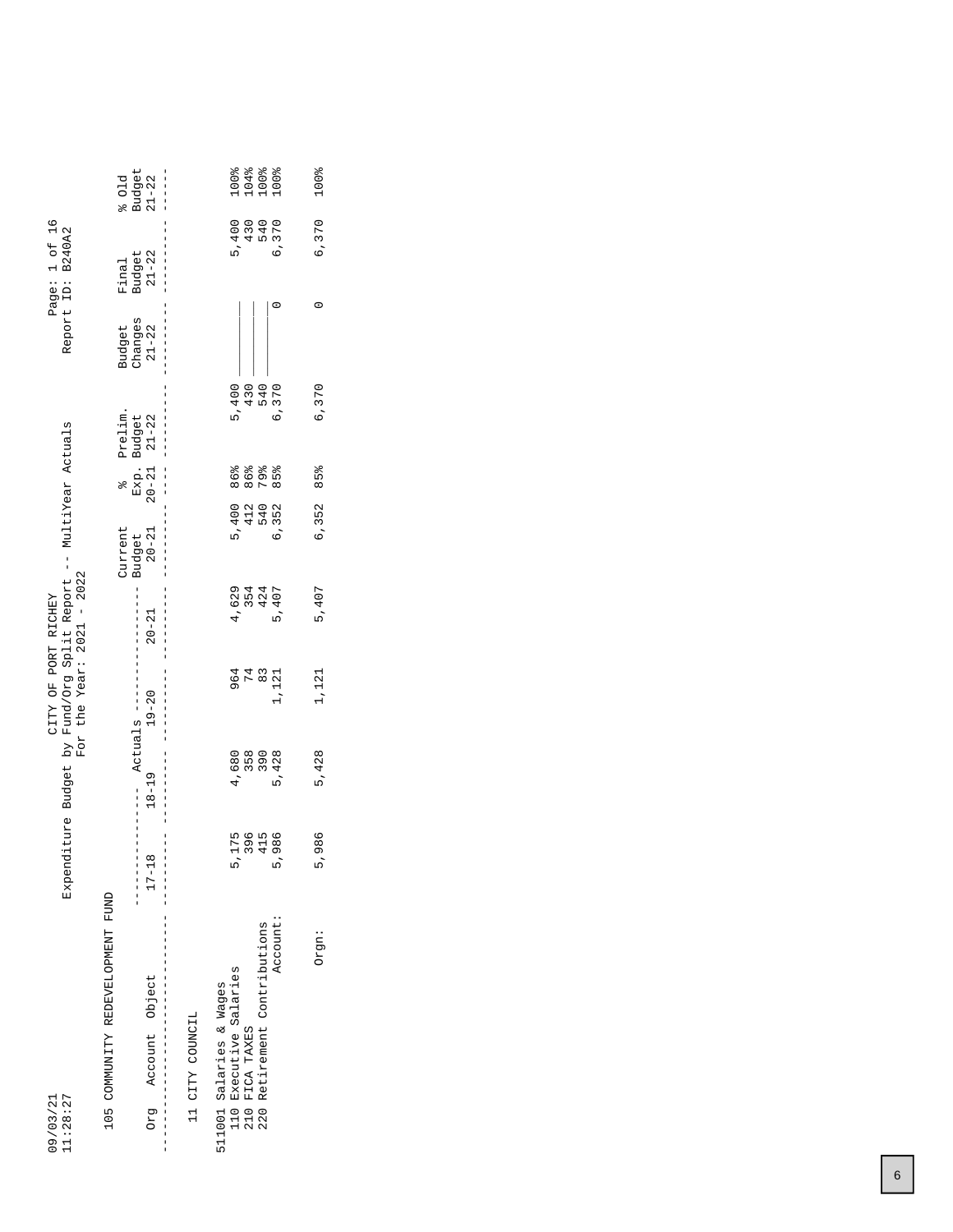| Page: 2 of 16<br>Report ID: B240A2                               | Budget<br>$21 - 22$<br>601d<br>$\begin{array}{c} \texttt{Budge} \texttt{t} \\ \texttt{21-22} \end{array}$<br>Final<br>Budget<br>Changes<br>$21 - 22$<br>Prelim.<br>Budget<br>21-22<br>$Exp.$<br>20-21 | $1,000$ ***** 8<br>$1,000$ ******<br>2,000 *******<br>240%<br>240%<br>242%<br>114,700<br>$\begin{array}{c} 1,080 \\ 6,490 \\ 12,300 \end{array}$<br>15,600<br>50,170<br>1,000<br>2,000<br>114,700<br>12,300<br>15,600<br>50,170<br>1,000<br>1,080<br>6,490<br>$* * * *$<br>13%<br>108%<br>113%<br>173%<br>115%<br>$\frac{1}{2}$           |
|------------------------------------------------------------------|-------------------------------------------------------------------------------------------------------------------------------------------------------------------------------------------------------|-------------------------------------------------------------------------------------------------------------------------------------------------------------------------------------------------------------------------------------------------------------------------------------------------------------------------------------------|
| Expenditure Budget by Fund/Org Split Report -- MultiYear Actuals | olo<br>Current<br>$20 - 21$<br>Budget                                                                                                                                                                 | 47,850 1112%<br>$* * * 2$<br>450<br>4,786<br>5,212<br>3,661<br>61,959<br>$\circ$<br>$\circ$<br>3,964<br>52,957<br>$^{0}_{0}$<br>5,397<br>9,036<br>71,420                                                                                                                                                                                  |
| For the Year: $2021 - 2022$<br>CITY OF PORT RICHEY               | $20 - 21$<br>$19 - 20$<br>Actuals ---                                                                                                                                                                 | 80,519<br>6,155<br>7,948<br>11,354<br>105,976<br>24                                                                                                                                                                                                                                                                                       |
|                                                                  | $18 - 19$<br>$17 - 18$                                                                                                                                                                                | 74,613<br>5,702<br>7,266<br>10,197<br>97,802<br>436<br>32<br>582<br>925<br>081<br>056<br>86<br>C<br>111<br>$\overline{10}$                                                                                                                                                                                                                |
| 11:28:27<br>09/03/21                                             | 105 COMMUNITY REDEVELOPMENT FUND<br>Account Object<br><b>BJO</b>                                                                                                                                      | Health Insurance - Employ<br>Account:<br>Account:<br>Retirement Contributions<br>Vehicle Allowance - City<br>Regular Salaries & Wages<br>512300 Operating Expenditures<br>512001 Salaries & Wages<br>540 Membership Fees<br>12 ADMINISTRATIVE<br>FICA TAXES<br>Overtime<br>Training<br>120<br>140<br>149<br>1<br>210<br>301<br>220<br>230 |

Orgn: 111,056 97,802 105,976 71,420 61,959 115% 152,170 0 152,170 245%

97,802 105,976

111,056

Orgn:

71,420

152, 170 245%

 $\circ$ 

152,170

61,959 115%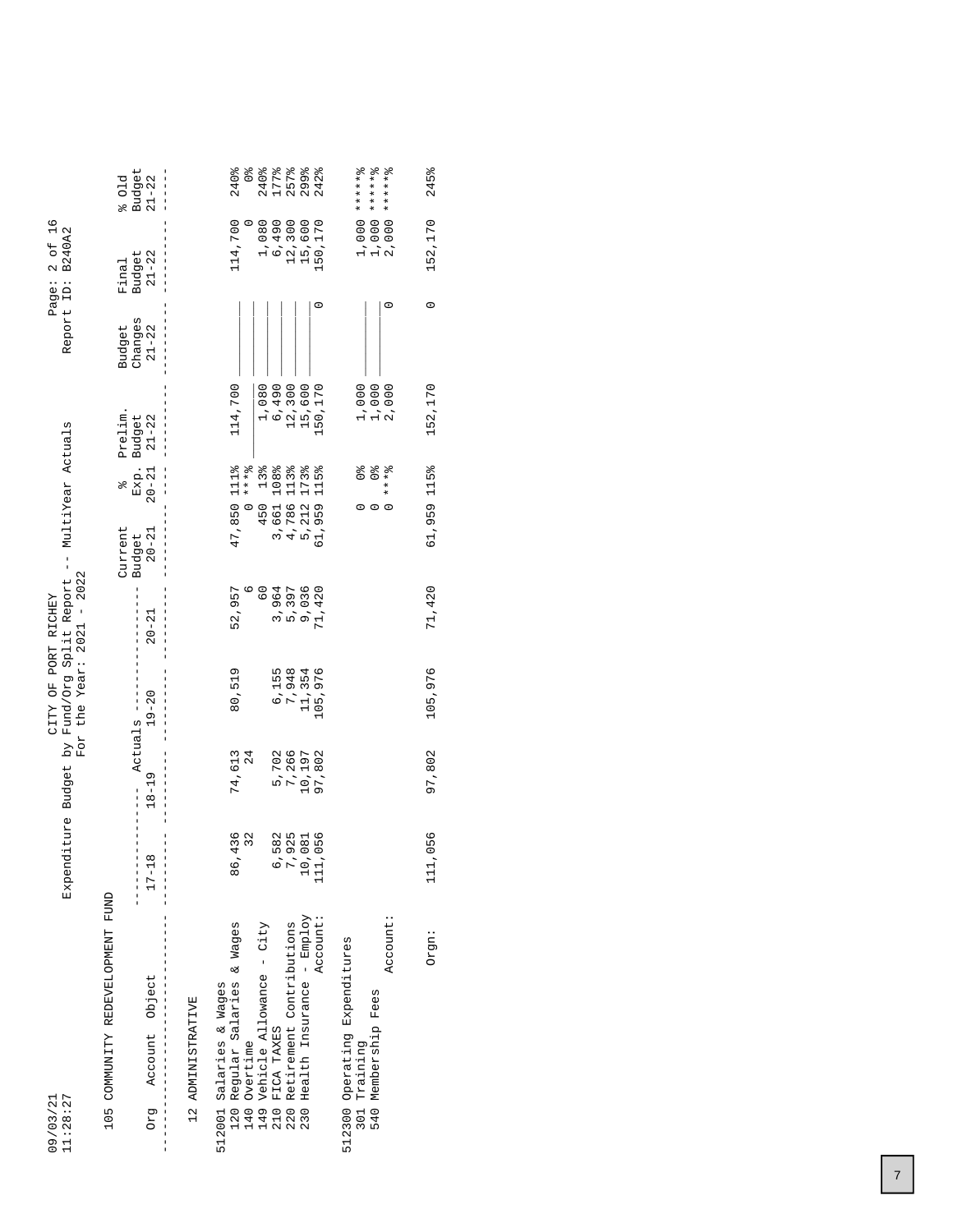| 11:28:27<br>09/03/21                                     |                                       |                         | CITY OF PORT RICHEY     | Expenditure Budget by Fund/Org Split Report --<br>For the Year: $2021 - 2022$ |                     | MultiYear Actuals |                 |                      | Page: 3 of 16<br>Report ID: B240A2 |                     |
|----------------------------------------------------------|---------------------------------------|-------------------------|-------------------------|-------------------------------------------------------------------------------|---------------------|-------------------|-----------------|----------------------|------------------------------------|---------------------|
| 105 COMMUNITY REDEVELOPMENT FUND                         |                                       |                         |                         |                                                                               | Current             | $\frac{1}{2}$     | Prelim.         | Budget               | Final                              | 601d                |
| Account Object<br>Drg                                    | $\infty$<br>$\frac{1}{1}$<br>$17 - 1$ | $18 - 19$               | $19 - 20$<br>Actuals -- | $20 - 21$                                                                     | $20 - 21$<br>Budget | $20 - 21$<br>Exp. | Budget<br>21-22 | changes<br>$21 - 22$ | $21 - 22$<br>Budget                | Budget<br>$21 - 22$ |
| 13 FINANCE                                               |                                       |                         |                         |                                                                               |                     |                   |                 |                      |                                    |                     |
| Regular Salaries & Wages<br>513001 Salary & Wages<br>120 |                                       | 21,785                  | 17,863                  | 16,124                                                                        | 19,854              | 81%               | 17,500          |                      | 17,500                             | 889                 |
| Overtime<br>140                                          | 35,089                                | 360                     | 756                     |                                                                               |                     | $* * * 8$         |                 |                      |                                    | $\frac{1}{2}$       |
| FICA TAXES<br>210                                        | 174<br>2,641<br>2,771<br>8,073        |                         | 1,392                   |                                                                               | 2,662               | 46%               | 1,400           |                      | 1,400                              | 53%                 |
| Retirement Contributions<br>220                          |                                       | 1,659<br>1,775<br>4,075 | 1,669                   |                                                                               | 1,992               | $83\%$            |                 |                      |                                    | $95\frac{8}{6}$     |
| Health Insurance - Employ<br>230                         |                                       |                         | 7,398                   | 1,225<br>1,645<br>2,614                                                       | 4,111               | 64%               | 1,900<br>3,100  |                      | 1,900<br>3,100                     | 75%                 |
| Account:                                                 | 8,748<br>₩                            | 29,654                  | 29,078                  | 11,612                                                                        | 28,619              | 76%               | 23,900          |                      | 23,900                             | $83\frac{9}{6}$     |
| Orgn:                                                    | 48,748                                | 29,654                  | 29,078                  | 21,612                                                                        | 28,619              | 76%               | 23,900          | 0                    | 23,900                             | 83%                 |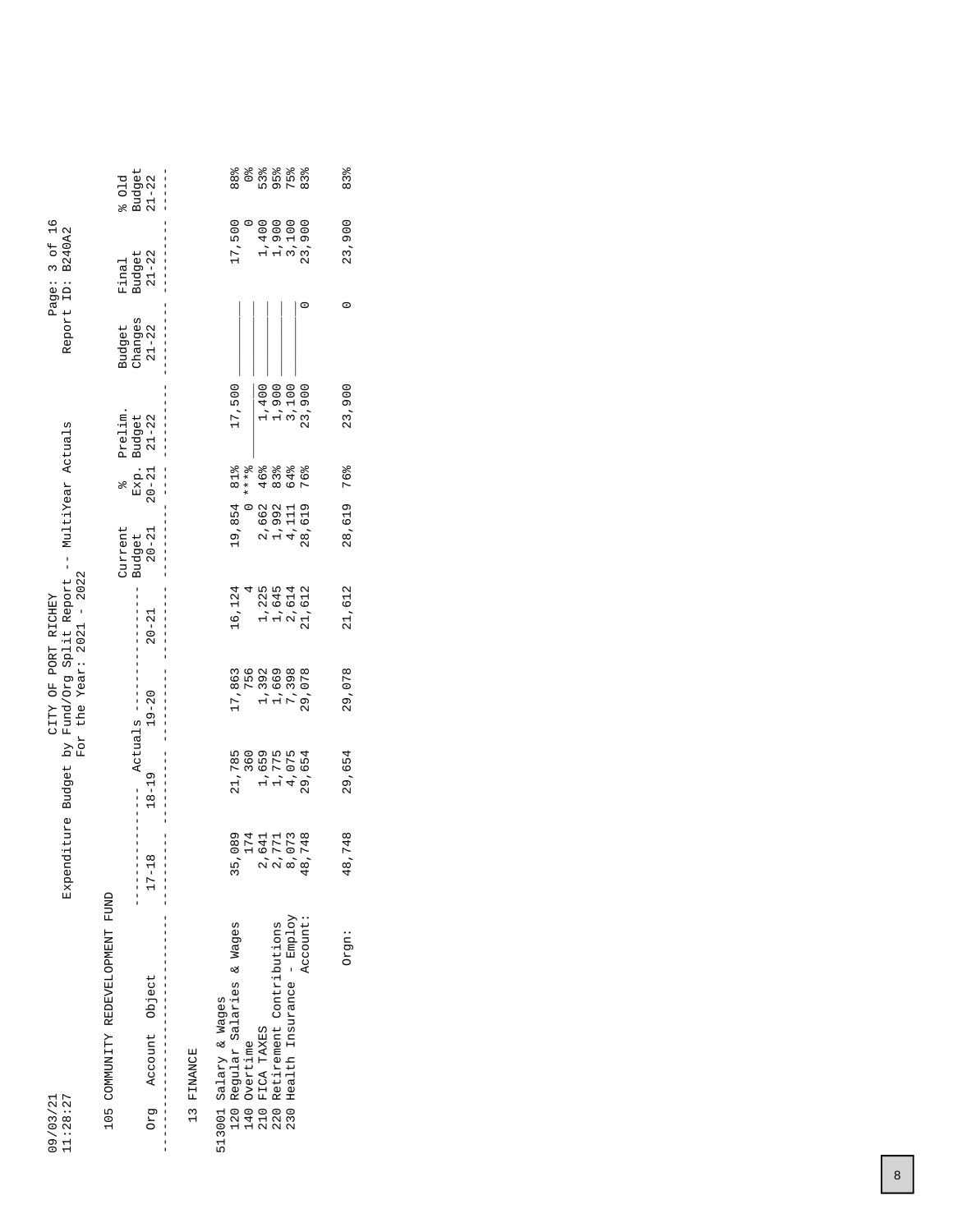|                                                                  | $\begin{array}{c} \texttt{Budget} \\ 21-22 \end{array}$<br>501d |                                            |          |                                                    | 100%<br>100%               | 100%        |
|------------------------------------------------------------------|-----------------------------------------------------------------|--------------------------------------------|----------|----------------------------------------------------|----------------------------|-------------|
| Page: 4 of 16<br>Report ID: B240A2                               | Budget<br>Final                                                 | $21 - 22$<br> <br> <br> <br>               |          |                                                    | 10,000<br>10,000           | 10,000      |
|                                                                  | Changes<br>Budget                                               | $21 - 22$<br> <br> <br> <br>               |          |                                                    |                            | $\circ$     |
|                                                                  | Prelim.                                                         | $\frac{1}{1}$                              |          |                                                    | 10,000<br>10,000           | 10,000      |
|                                                                  | Exp. Budget<br>20-21 21-22<br>$\frac{1}{2}$                     | $\begin{array}{c} 1 \\ 1 \\ 1 \end{array}$ |          |                                                    | 10,000 165%<br>10,000 165% | 10,000 165% |
|                                                                  | Current<br>Budget                                               | $20 - 21$                                  |          |                                                    |                            |             |
| For the Year: $2021 - 2022$                                      |                                                                 | $20 - 21$                                  |          | 16,489                                             | 16,489                     | 16,489      |
| CITY OF PORT RICHEY                                              | Actuals ----                                                    | $19 - 20$                                  |          |                                                    | 9,377<br>9,377             | 9,377       |
|                                                                  |                                                                 | $18 - 19$                                  |          | 9,363                                              | 9,363                      | 9,363       |
| Expenditure Budget by Fund/Org Split Report -- MultiYear Actuals | i<br>İ                                                          | $\infty$<br>$17 - 1$<br> <br> <br>         |          | 11,519                                             | 11,519                     | 11,519      |
|                                                                  | 105 COMMUNITY REDEVELOPMENT FUND                                | Account Object                             | 14 LEGAL | 514300 Operating Expenditures<br>319 City Attorney | Account:                   | Orgn:       |
| 11:28:27<br>09/03/21                                             |                                                                 | <b>BJO</b><br> <br> <br> <br>              |          |                                                    |                            |             |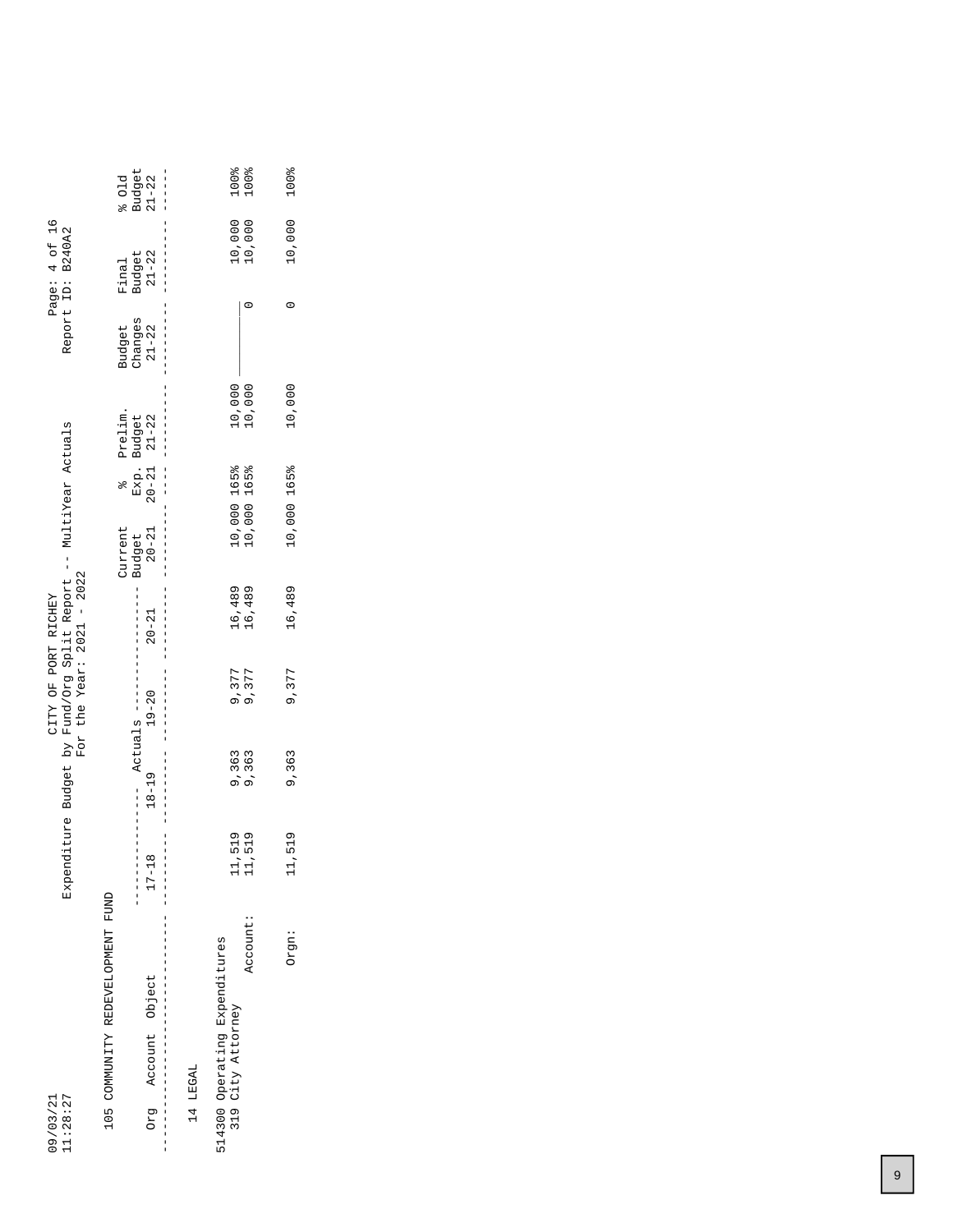|                                                                  | Budget<br>601d                              | $21 - 22$<br>$\frac{1}{1}$                                                         | 3,190 *******8                                         | $3,440$ ******8<br>$250$ ******8 | $3,440$ ******8          |
|------------------------------------------------------------------|---------------------------------------------|------------------------------------------------------------------------------------|--------------------------------------------------------|----------------------------------|--------------------------|
| Page: 5 of 16<br>Report ID: B240A2                               | Budget<br>21-22<br>Final                    |                                                                                    |                                                        |                                  |                          |
|                                                                  | Changes<br>Budget                           | $21 - 22$<br>$\frac{1}{1}$                                                         |                                                        |                                  |                          |
|                                                                  | Prelim.                                     |                                                                                    | 3,190                                                  | 3,440<br>250                     | 3,440                    |
|                                                                  | Exp. Budget<br>20-21 21-22<br>$\frac{1}{2}$ | $\begin{array}{c} \n\downarrow \\ \downarrow \\ \downarrow\n\end{array}$           | olo<br>O                                               | $0 + x + 8$                      | $\frac{1}{2}$<br>$\circ$ |
|                                                                  | Current<br>Budget                           | $20 - 21$                                                                          |                                                        |                                  |                          |
| CITY OF PORT RICHEY                                              | $\frac{1}{1}$                               | $20 - 21$                                                                          |                                                        |                                  |                          |
| For the Year: $2021 - 2022$                                      | $19 - 20$                                   |                                                                                    |                                                        |                                  |                          |
| Expenditure Budget by Fund/Org Split Report -- MultiYear Actuals |                                             | $\frac{1}{1}$ $\frac{1}{1}$ $\frac{1}{1}$ $\frac{1}{1}$ $\frac{1}{1}$<br>$18 - 19$ |                                                        |                                  |                          |
|                                                                  | $\frac{1}{1}$                               | $17 - 18$<br> <br> <br>                                                            |                                                        |                                  |                          |
| 11:28:27<br>09/03/21                                             | 105 COMMUNITY REDEVELOPMENT FUND            | IQ INFORMATION TECHNOLOGY<br>Account Object<br>pra                                 | 130 Part-time Salaries & Wage<br>516001 Salary & Wages | Account:<br>FICA TAXES<br>210    | Orgn:                    |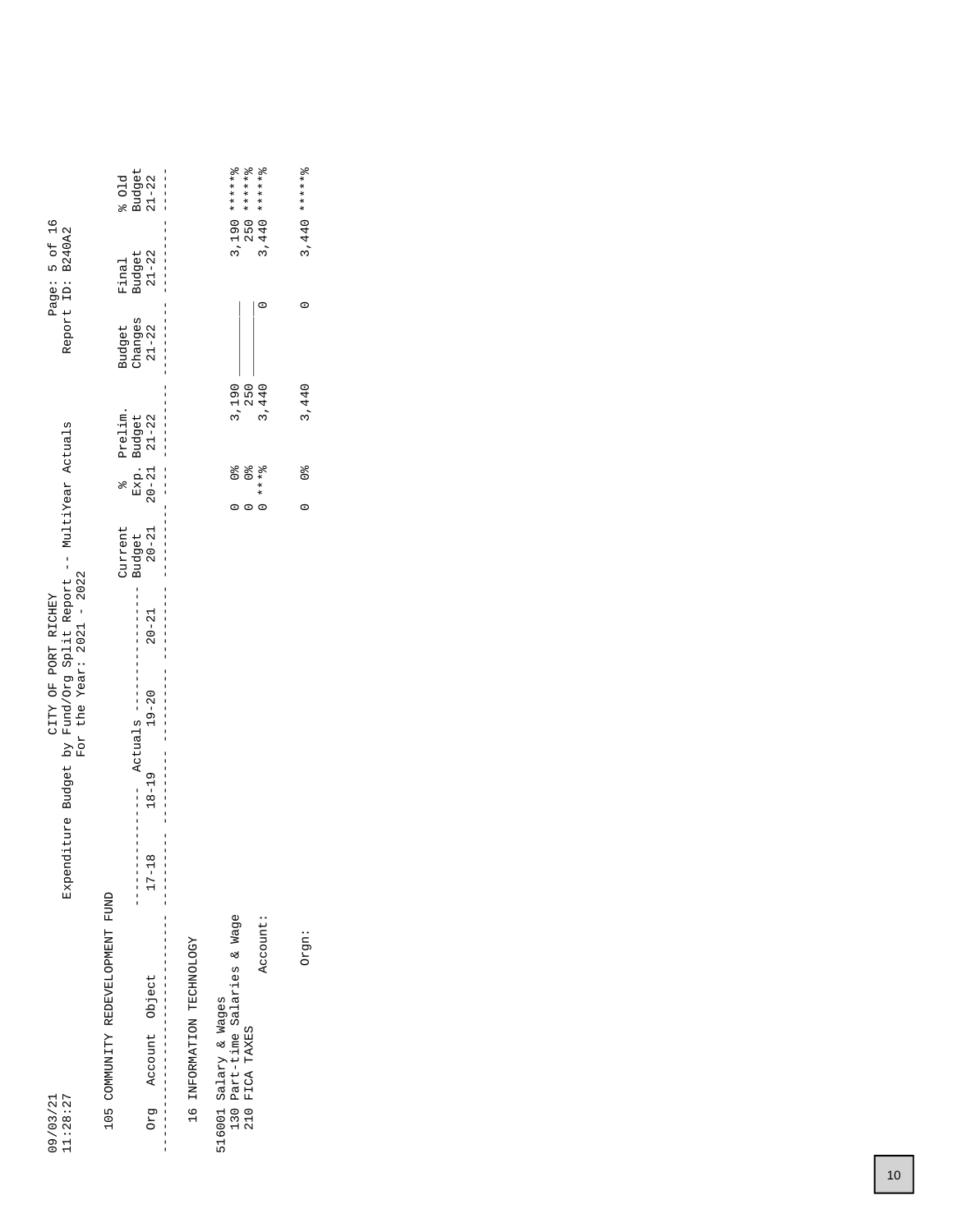| 11:28:27<br>09/03/21                           |                                                                              |                                                                               | Expenditure Budget by Fund/Org Split Report -- MultiYear Actuals<br>For the Year: $2021 - 2022$ | CITY OF PORT RICHEY                                 |                                                          |               |                                                    |                   | Page: 6 of 16<br>Report ID: B240A2 |                          |
|------------------------------------------------|------------------------------------------------------------------------------|-------------------------------------------------------------------------------|-------------------------------------------------------------------------------------------------|-----------------------------------------------------|----------------------------------------------------------|---------------|----------------------------------------------------|-------------------|------------------------------------|--------------------------|
| 105 COMMUNITY REDEVELOPMENT FUND               |                                                                              |                                                                               |                                                                                                 |                                                     | Current                                                  | $\frac{1}{2}$ | Prelim.                                            | Budget<br>Changes | Final                              | 601d                     |
| Account Object<br>pra                          | $\frac{1}{1}$<br>$\frac{1}{1}$<br>$\infty$<br>$17 - 1$<br>$\frac{1}{1}$<br>I | $18 - 19$<br>$\begin{array}{c} 1 \\ 1 \\ 1 \end{array}$<br>$\frac{1}{1}$<br>I | Actuals ----<br>$19 - 20$                                                                       | $\frac{1}{1}$<br> <br> <br> <br> <br> <br>$20 - 21$ | $20 - 21$<br> <br> <br> <br> <br>Budget<br>$\frac{1}{1}$ | <br> <br>     | Exp. Budget<br>20-21 21-22<br> <br> <br> <br> <br> | $21 - 22$         | Budget<br>21-22<br> <br> <br>      | Budget<br>$21 - 22$      |
| 19 GENERAL GOVERNMENT                          |                                                                              |                                                                               |                                                                                                 |                                                     |                                                          |               |                                                    |                   |                                    |                          |
| 519300 Operating Expenditures<br>477 Generator | $-496$<br>4                                                                  |                                                                               |                                                                                                 |                                                     |                                                          | olo<br>O      |                                                    |                   |                                    | o <sub>lo</sub>          |
| Account:                                       | 496<br>4                                                                     |                                                                               |                                                                                                 |                                                     |                                                          | $0 + x + 8$   |                                                    |                   |                                    | $\frac{1}{2}$<br>$\circ$ |
| Orgn:                                          | 496<br>4                                                                     |                                                                               |                                                                                                 |                                                     |                                                          | $\frac{1}{2}$ |                                                    |                   |                                    | $\frac{1}{2}$            |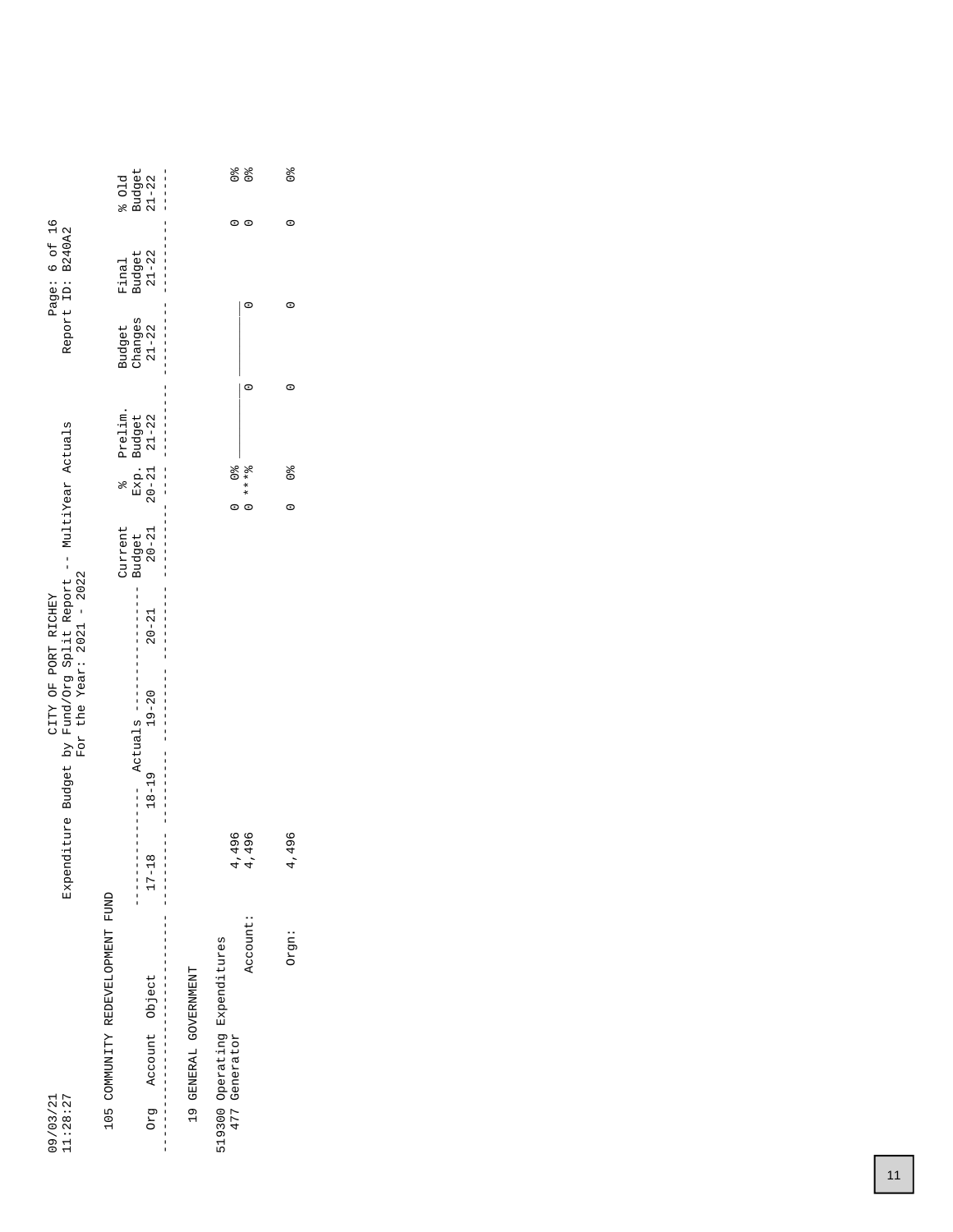| 11:28:27<br>09/03/21                                                  | Expenditure Budget by Fund/Org Split Report -- MultiYear Actuals                 |                          | For the Year: $2021 - 2022$<br>CITY OF PORT RICHEY |                     |           |                   |                                   |                      | Page: 7 of 16<br>Report ID: B240A2 |                                                           |
|-----------------------------------------------------------------------|----------------------------------------------------------------------------------|--------------------------|----------------------------------------------------|---------------------|-----------|-------------------|-----------------------------------|----------------------|------------------------------------|-----------------------------------------------------------|
| 105 COMMUNITY REDEVELOPMENT FUND                                      |                                                                                  |                          |                                                    | Current             |           | $\frac{1}{2}$     | Prelim.                           | Budget               | Final                              | 501d                                                      |
| Account Object<br>Org                                                 | $18 - 19$<br>$\begin{array}{c} 1 \\ 1 \\ 1 \end{array}$<br>$\infty$<br>$17 - 11$ | Actuals ---<br>$19 - 20$ |                                                    | Budget<br>$20 - 21$ | $20 - 21$ | Exp.<br>$20 - 21$ | Budget<br>21-22                   | Changes<br>$21 - 22$ | Budget<br>$21 - 22$                | $\begin{array}{c} \texttt{Budget} \\ 21 - 22 \end{array}$ |
| 20 DISPATCH DEPARTMENT                                                |                                                                                  |                          |                                                    |                     |           |                   |                                   |                      |                                    |                                                           |
| Regular Salaries & Wages<br>520001 Salaries & Wages                   |                                                                                  |                          |                                                    |                     |           |                   | 19,600                            |                      |                                    | 19,600 *******                                            |
| Part-time Salaries & Wage<br>0 0 0 0<br>0 0 0 0<br>1 1 0 0<br>0 1 0 0 |                                                                                  |                          |                                                    |                     |           |                   |                                   |                      |                                    | 5,000 *******                                             |
| FICA TAXES                                                            |                                                                                  |                          |                                                    |                     |           |                   |                                   |                      |                                    | 1,900 *******                                             |
| Retirement Contributions                                              |                                                                                  |                          |                                                    |                     |           |                   |                                   |                      |                                    |                                                           |
| Health Insurance - Employ<br>230                                      |                                                                                  |                          |                                                    |                     |           |                   | 5,000<br>12,670<br>6,200<br>6,200 |                      |                                    | $2,670$ ******8<br>6,200 ******8                          |
| Account:                                                              |                                                                                  |                          |                                                    |                     |           | $* * * *$         | 35,370                            |                      |                                    | $35,370$ ******8                                          |
| Orgn:                                                                 |                                                                                  |                          |                                                    |                     | $\circ$   | $\frac{1}{2}$     | 35,370                            | $\circ$              |                                    | $35,370$ ******                                           |
|                                                                       |                                                                                  |                          |                                                    |                     |           |                   |                                   |                      |                                    |                                                           |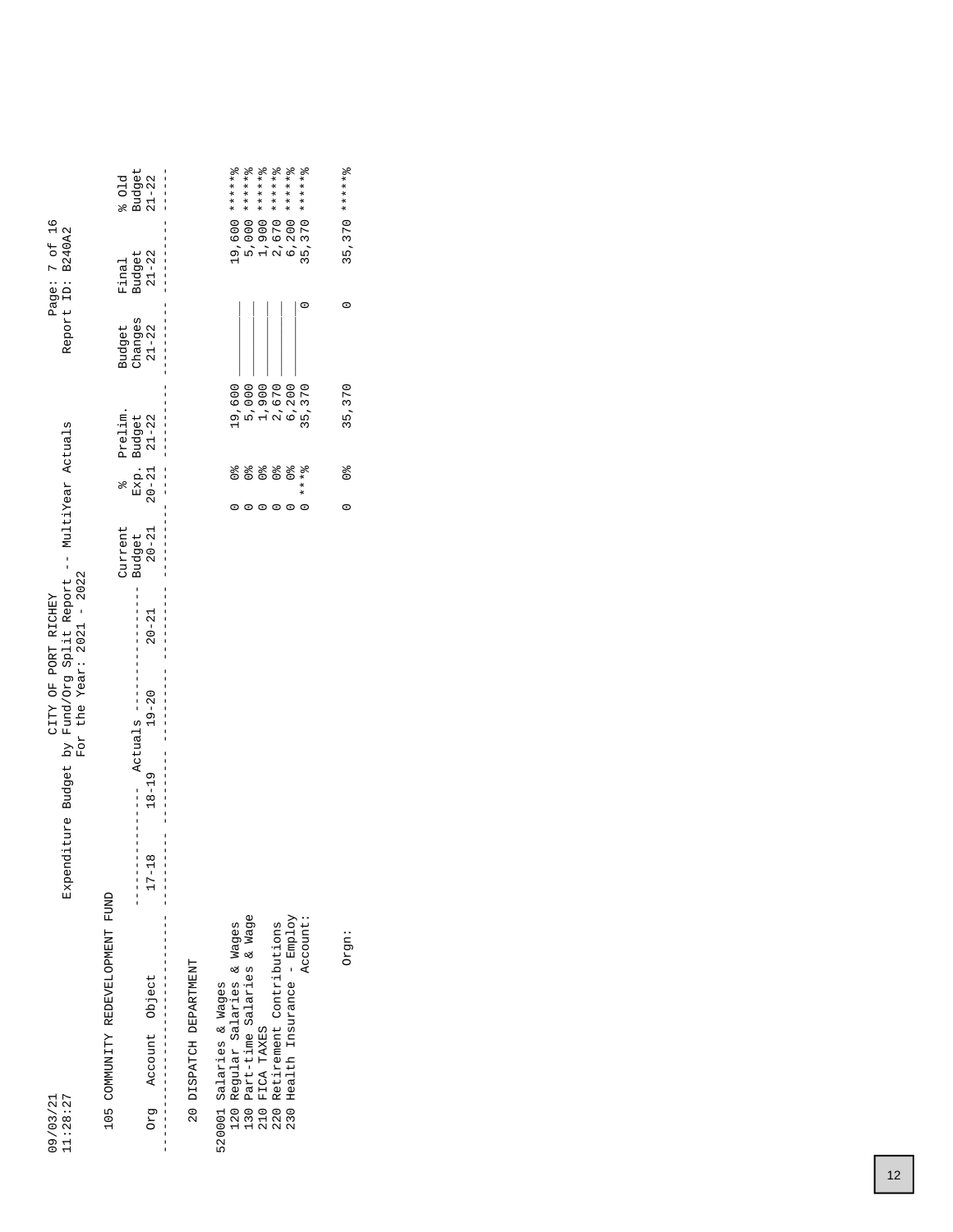|                                                                                                                        | Budget<br>$21 - 22$<br>601d                                         | 125%<br>******<br>7,000 *******<br>289%<br>106%<br>19,800 ******8                                                                                                                                                      | $******$<br>157%                         |
|------------------------------------------------------------------------------------------------------------------------|---------------------------------------------------------------------|------------------------------------------------------------------------------------------------------------------------------------------------------------------------------------------------------------------------|------------------------------------------|
| Page: 8 of 16<br>Report ID: B240A2                                                                                     | $21 - 22$<br>Budget<br>Final                                        | 1,000<br>98,200<br>19,980<br>23,500                                                                                                                                                                                    | $120$ :<br>169,600                       |
|                                                                                                                        | Changes<br>Budget<br>$21 - 22$                                      |                                                                                                                                                                                                                        |                                          |
|                                                                                                                        | Prelim.                                                             | 98,200<br>1,000<br>7,000<br>19,980<br>23,500<br>19,800                                                                                                                                                                 | 169,600<br>120                           |
|                                                                                                                        | $20 - 21$ $21 - 22$<br>Exp. Budget<br>olo                           | $0***0$<br>$0***0$<br>$\frac{1}{\sqrt{6}}$<br>80%<br>82%                                                                                                                                                               | $* * * 8$                                |
|                                                                                                                        | Current<br>$20 - 21$<br>Budget                                      | 78, 372 92%<br>6,905<br>22,068<br>$\circ$                                                                                                                                                                              | 107,345 99%                              |
|                                                                                                                        | $20 - 21$                                                           | 72,098<br>17,992<br>5,547<br>10,385<br>650                                                                                                                                                                             | 106,765<br>$\frac{3}{2}$                 |
| Expenditure Budget by Fund/Org Split Report -- MultiYear Actuals<br>For the Year: $2021 - 2022$<br>CITY OF PORT RICHEY | $19 - 20$<br>Actuals --                                             | 2,129<br>142<br>$\frac{6}{4}$<br>527                                                                                                                                                                                   | 2,847                                    |
|                                                                                                                        | $18 - 19$                                                           |                                                                                                                                                                                                                        |                                          |
|                                                                                                                        | $17 - 18$                                                           | 467<br>422<br>111<br>O                                                                                                                                                                                                 | $\overline{a}$<br>011<br>$\dot{\circ}$   |
| 11:28:27<br>09/03/21                                                                                                   | 105 COMMUNITY REDEVELOPMENT FUND<br>Object<br>Account<br><b>Drg</b> | 220 Retirement Contributions<br>230 Health Insurance - Employ<br>120 Regular Salaries & Wages<br>21 POLICE DEPARTMENT<br>521001 Salaries & Wages<br>Police Subsidy<br>Holiday Pay<br>FICA TAXES<br>210 1<br>160<br>156 | Account:<br>820 Johnny Cash Donation Per |

Orgn: 8,011 2,847 106,765 107,345 99% 169,600 0 169,600 157%

2,847

8,011

Orgn:

106,765

157%

169,600

 $\circ$ 

169,600

99%

107,345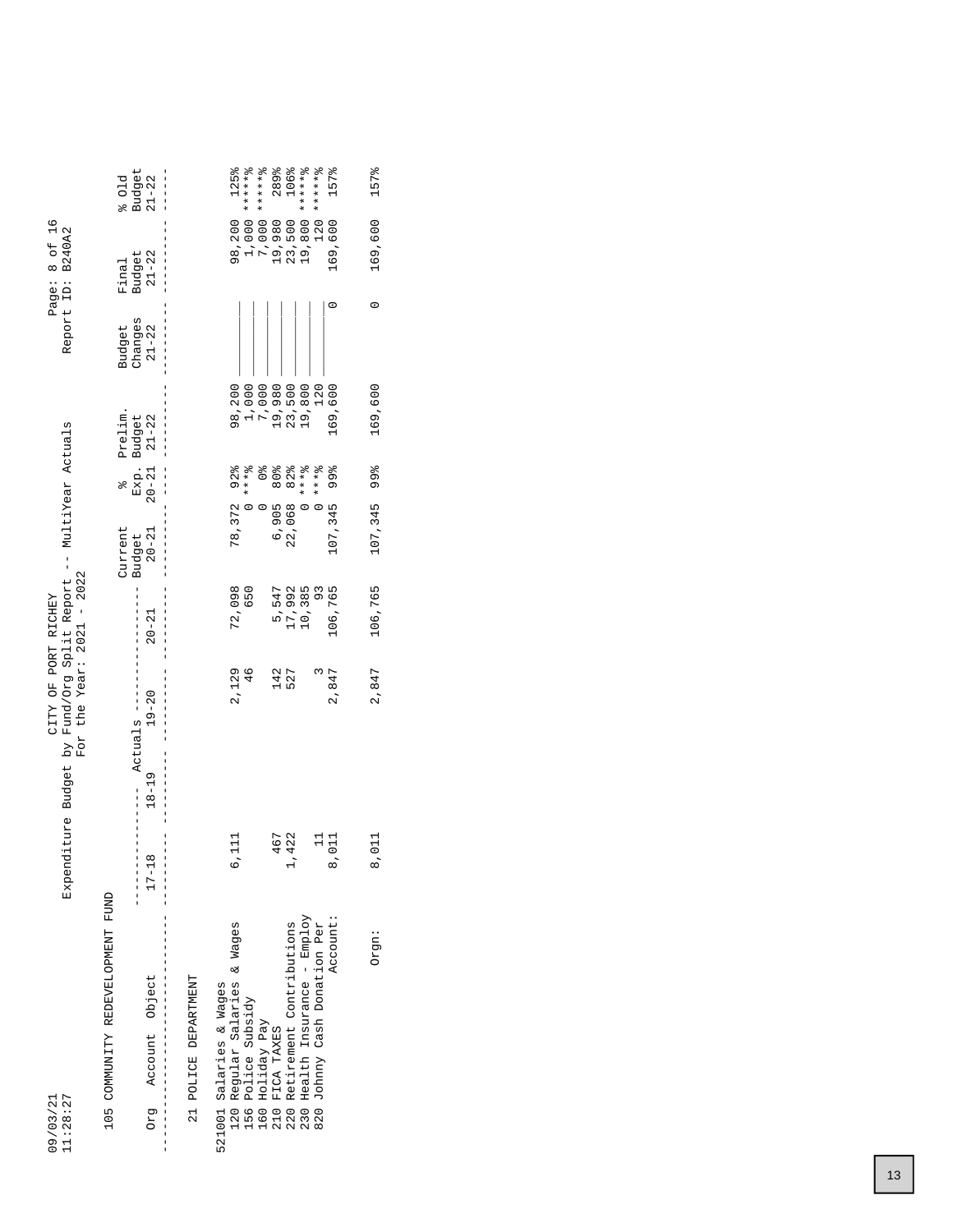| 11:28:27<br>09/03/21                                          | Expenditure Budget | i kq                      | For the Year: $2021 - 2022$<br>CITY OF PORT RICHEY | Fund/Org Split Report -- | MultiYear Actuals   |                   |                 |                      | 9 0f 16<br>Report ID: B240A2<br>Page:                   |                        |
|---------------------------------------------------------------|--------------------|---------------------------|----------------------------------------------------|--------------------------|---------------------|-------------------|-----------------|----------------------|---------------------------------------------------------|------------------------|
| 105 COMMUNITY REDEVELOPMENT FUND                              |                    |                           |                                                    |                          | Current             | olo               | Prelim.         | <b>Budget</b>        | Final                                                   | 601d                   |
| Account Object<br>Drg                                         | $17 - 18$          | $18 - 19$                 | $19 - 20$<br>Actuals --                            | $20 - 21$                | $20 - 21$<br>Budget | Exp.<br>$20 - 21$ | Budget<br>21-22 | Changes<br>$21 - 22$ | $\begin{array}{c}\n\text{Budget} \\ 21-22\n\end{array}$ | Budget<br>$21 - 22$    |
| FIRE DEPARTMENT<br>22                                         |                    |                           |                                                    |                          |                     |                   |                 |                      |                                                         |                        |
| Salaries & Wages<br>522001                                    |                    |                           |                                                    |                          |                     |                   |                 |                      |                                                         |                        |
| Regular Salaries & Wages<br>120                               | 1,875<br>4         | 42,958                    | 47,823                                             | 77,560                   | 71,137              | 109%              | 6,180           |                      | 6,180                                                   | 9%<br>%                |
| Part-time Salaries & Wage<br>$-30$                            |                    |                           | $\frac{8}{4}$                                      | 4,778                    |                     |                   |                 |                      | 6,750                                                   | 100%                   |
| $-40$                                                         |                    | 1,813                     | 1,397                                              | 1,733                    | 6,750<br>2,030      | $85\frac{8}{9}$   | 6,750<br>1,500  |                      | 1,500                                                   |                        |
| 150                                                           |                    | 2,057                     | 1,780                                              | 1,684                    |                     | 73%               | 2,000           |                      | 2,000                                                   | そうできる<br>セレロの<br>マスクラム |
| 160                                                           |                    | 1,781                     | 1,684                                              | 1,572                    | 2,299<br>2,400      | 66%               | 1,600           |                      | 1,600                                                   |                        |
| Overtime<br>Incentive Pay<br>Holiday Pay<br>FICA TAXES<br>210 |                    | 3,662                     | 3,968                                              | 6,620                    | 4,764               | 139%              | 450             |                      | 1,450                                                   |                        |
| Retirement Contributions<br>220                               |                    | 11,874<br>7,669<br>71,814 | 13, 115                                            | 16,351                   | 15,189<br>14,365    | 108%              | 590             |                      | 590                                                     | dı<br>Glo              |
| Health Insurance - Employ<br>230                              |                    |                           | 8,347                                              | 14,385                   |                     | 100%              |                 |                      |                                                         | $\frac{1}{26}$         |
| Account:                                                      | ,645<br>ပ္ပ        |                           | 78,162                                             | 124,683                  | 118,934             | 105%              | 20,070          |                      | 20,070<br>$\circ$                                       | 16%                    |
| 522300 Operating Expenditures<br>Contractual Services<br>346  | 3,015              |                           |                                                    |                          |                     |                   |                 |                      | 0                                                       | $\frac{1}{2}$          |
| Account:                                                      | ,015               |                           |                                                    |                          | $\circ$             | $* * * 2$         | $\circ$         |                      | $\circ$<br>$\circ$                                      | $\frac{1}{2}$          |
| Orgn:                                                         | 72,660             | 71,814                    | 78,162                                             | 124,683                  | 118,934 105%        |                   | 20,070          |                      | 20,070<br>$\circ$                                       | 16%                    |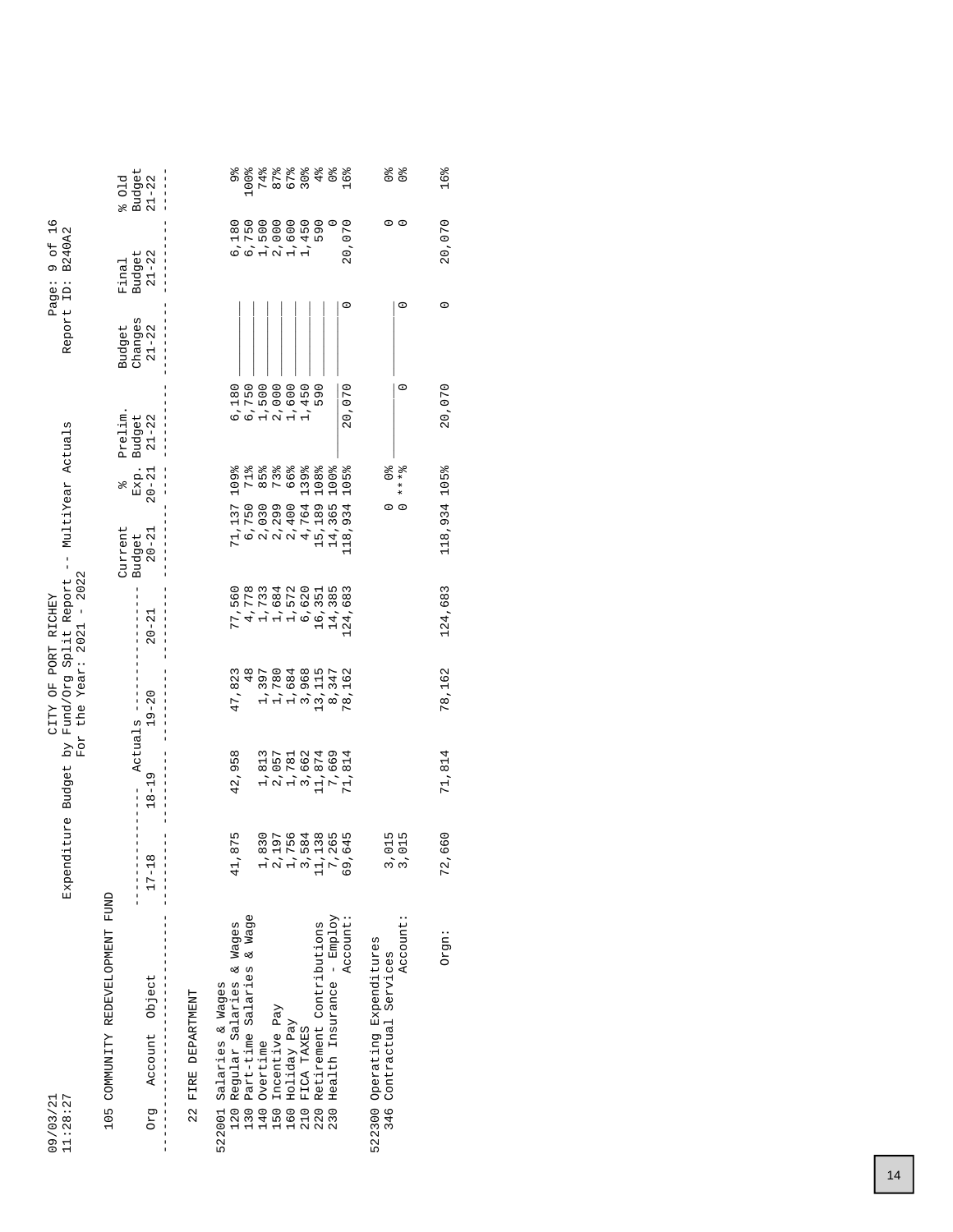| 11:28:27<br>09/03/21                                      | Expenditure Budget | i kq      | CITY OF PORT RICHEY | For the Year: $2021 - 2022$<br>Fund/Org Split Report | MultiYear Actuals<br>$\frac{1}{1}$ |                 |                   | Report ID:        | Page: 10 of 16<br><b>B240A2</b> |                 |
|-----------------------------------------------------------|--------------------|-----------|---------------------|------------------------------------------------------|------------------------------------|-----------------|-------------------|-------------------|---------------------------------|-----------------|
| 105 COMMUNITY REDEVELOPMENT FUND                          |                    |           |                     |                                                      |                                    |                 |                   |                   |                                 |                 |
|                                                           |                    | Actuals - |                     |                                                      | Current<br>Budget                  | Exp.<br>olo     | Prelim.<br>Budget | changes<br>Budget | Budget<br>Final                 | Budget<br>601d  |
| Account Object<br>Drg                                     | $17 - 18$          | $18 - 19$ | $19 - 20$           | $20 - 21$                                            | $20 - 21$                          | $20 - 21$       | $21 - 22$         | $21 - 22$         | $21 - 22$                       | $21 - 22$       |
|                                                           |                    |           |                     |                                                      |                                    |                 |                   |                   |                                 |                 |
| 24 BUILDING DEPARTMENT                                    |                    |           |                     |                                                      |                                    |                 |                   |                   |                                 |                 |
| 524001 Salaries & Wages                                   |                    |           |                     |                                                      |                                    |                 |                   |                   |                                 |                 |
| Regular Salaries & Wages<br>120                           | 122, 179           | 77,542    | 136,141             | 116,240                                              | 135,800                            | 86%             | 43,950            |                   | 43,950                          | $32\frac{8}{6}$ |
| 140                                                       | 781                | 164       | 926                 | 925                                                  | 1,814                              |                 |                   |                   |                                 | $\frac{1}{2}$   |
|                                                           |                    | 5,887     | 10,403              | 8,878                                                | 10,527                             | 84%             | 3,380             |                   | 3,380                           |                 |
| Overtime<br>FICA TAXES<br>Retirement Contributions<br>220 | 9,250<br>9,855     | 6,333     | 12,214              | 11,836                                               | 13,761                             | 86%             | 4,760             |                   | 4,760                           |                 |
| Health Insurance - Employ<br>230                          | 13,565             | 9,421     | 4,147               | 15,280                                               | 12,290                             | 124%            | 9,280             |                   | 9,280                           |                 |
| Account:                                                  | 155,630            | 99,347    | 163,831             | 153,159                                              | 174,192                            | 88%             | 61,370            |                   | 61,370                          | $35\frac{8}{6}$ |
| 524300 Operating Expenditures                             |                    |           |                     |                                                      |                                    |                 |                   |                   |                                 |                 |
| Demolitions<br>563                                        |                    | 7,650     | 4,250               |                                                      | 10,000                             | $13\frac{8}{6}$ | 150,000           |                   | 150,000                         | 1500%           |
| Account:                                                  | 2,775<br>2,775     | 7,650     | 4,250               | 1,271<br>1,271                                       | 10,000                             | 13 <sup>°</sup> | 150,000           | c                 | 150,000                         | 1500%           |
|                                                           |                    |           |                     |                                                      |                                    |                 |                   |                   |                                 |                 |
| Orgn:                                                     | 158,405            | 106,997   | 168,081             | 154,430                                              | 184,192                            | 84%             | 211, 370          | 0                 | 211,370                         | 114%            |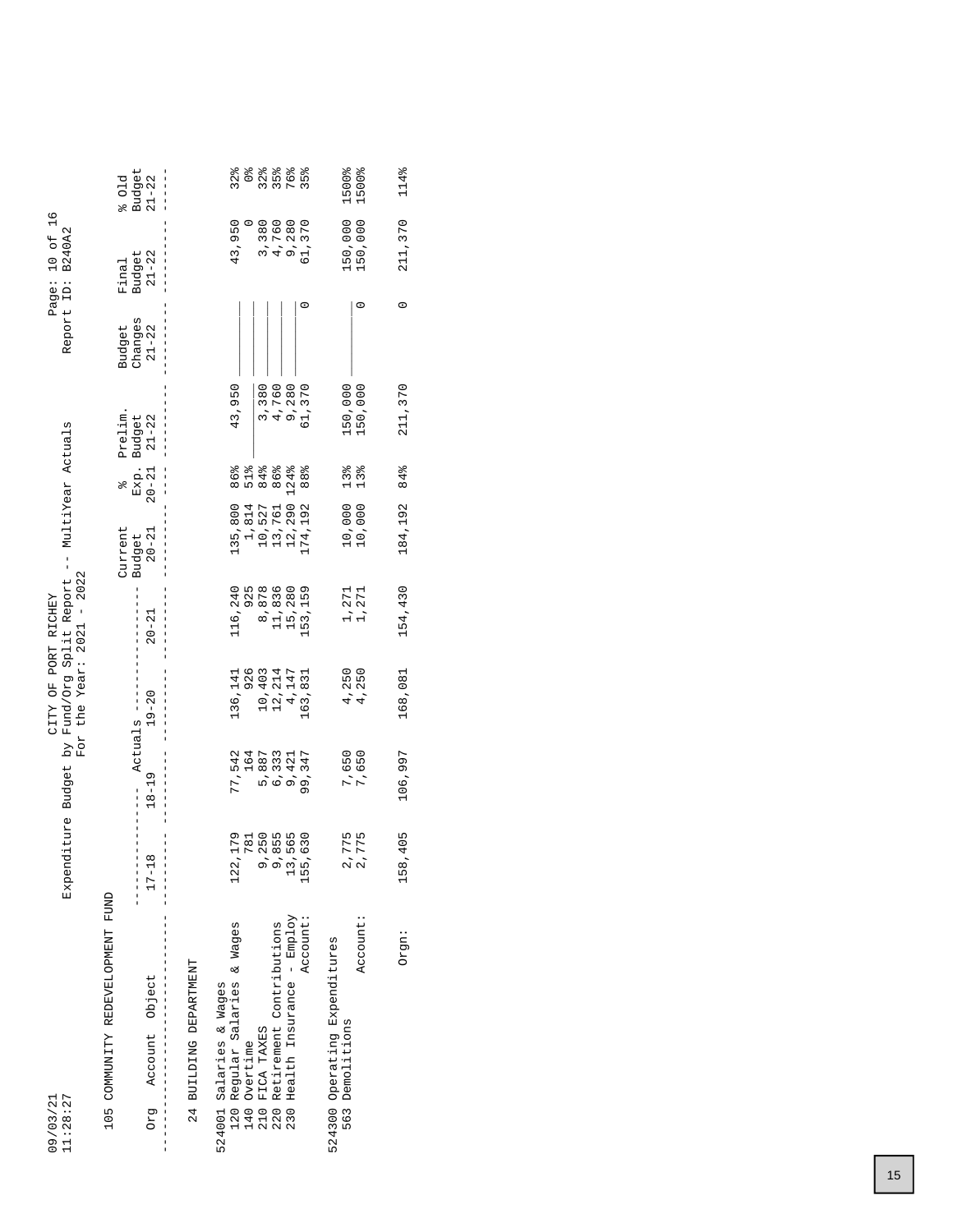| 11:28:27<br>09/03/21                                       | Expenditure Budget by Fund/Org Split Report -- MultiYear Actuals | For the Year: $2021 - 2022$<br>CITY OF PORT RICHEY |           |                                |                          |                                | Report ID:                     | Page: 11 of 16<br><b>B240A2</b> |                             |
|------------------------------------------------------------|------------------------------------------------------------------|----------------------------------------------------|-----------|--------------------------------|--------------------------|--------------------------------|--------------------------------|---------------------------------|-----------------------------|
| 105 COMMUNITY REDEVELOPMENT FUND<br>Account Object<br>pra  | $18 - 19$<br>$\infty$<br>$\frac{1}{1}$<br>$17 - 1$               | Actuals ----<br>$19 - 20$                          | $20 - 21$ | Current<br>$20 - 21$<br>Budget | $20 - 21$<br>Exp.<br>olo | Prelim.<br>$21 - 22$<br>Budget | Changes<br>Budget<br>$21 - 22$ | $21 - 22$<br>Budget<br>Final    | Budget<br>801d<br>$21 - 22$ |
| 26 HUMAN RESOURCES                                         |                                                                  |                                                    |           |                                |                          |                                |                                |                                 |                             |
| Regular Salaries & Wages<br>526001 Salaries & Wages<br>120 |                                                                  |                                                    | 6,299     | 13,000                         | 48%                      | 4,300                          |                                | 4,300                           | 33%                         |
| Overtime<br>140<br>210                                     |                                                                  |                                                    | 93        | 225                            | 41%                      |                                |                                |                                 | $\frac{1}{2}$               |
| FICA TAXES                                                 |                                                                  |                                                    | 483       | 1,017                          | 47%                      | 340                            |                                |                                 | $33\frac{9}{6}$             |
| Retirement Contributions<br>220                            |                                                                  |                                                    | 648       | 1,323                          | 49%                      | 470                            |                                | 340<br>470                      | 36%                         |
| 230 Health Insurance - Employ                              |                                                                  |                                                    | 856       | 2,556                          | 33%                      | 1,100                          |                                | 1,100<br>6,210                  | 43%                         |
| Account:                                                   |                                                                  |                                                    | 8,379     | .8, 121                        | 46%                      | 6,210                          |                                |                                 | 34%                         |
|                                                            |                                                                  |                                                    |           |                                |                          |                                |                                |                                 |                             |
| Orgn:                                                      |                                                                  |                                                    | 8,379     | 18,121                         | 46%                      | 6,210                          | 0                              | 6,210                           | 34%                         |
|                                                            |                                                                  |                                                    |           |                                |                          |                                |                                |                                 |                             |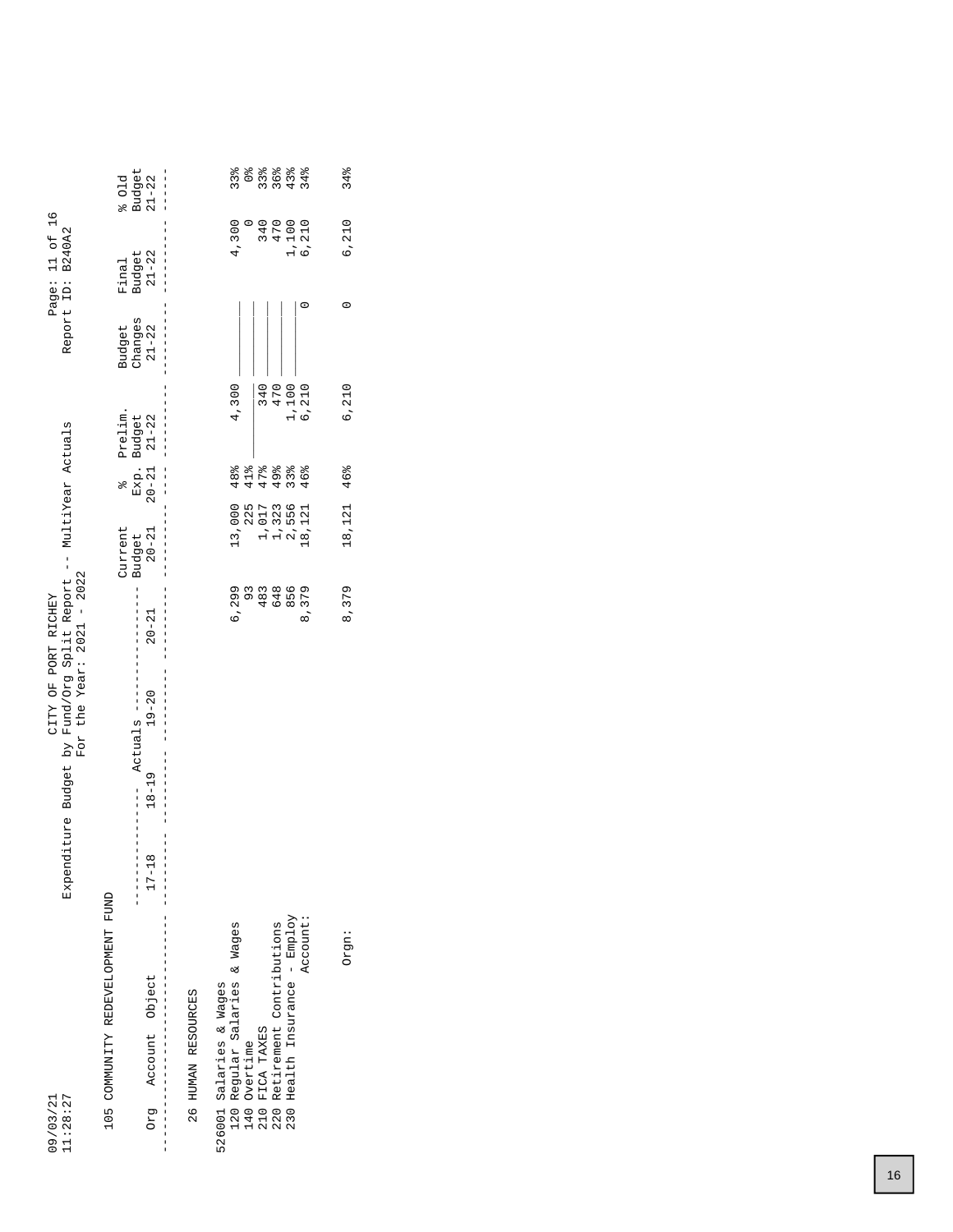|                                                                  | Budget<br>601d                                                                                                                                                                                                                                                                                                      | $21 - 22$                                                                     |                         | $\frac{1}{2}$                                            | $\frac{1}{2}$    | o<br>O        |
|------------------------------------------------------------------|---------------------------------------------------------------------------------------------------------------------------------------------------------------------------------------------------------------------------------------------------------------------------------------------------------------------|-------------------------------------------------------------------------------|-------------------------|----------------------------------------------------------|------------------|---------------|
| Page: 12 of 16<br>Report ID: B240A2                              | Final                                                                                                                                                                                                                                                                                                               | Budget<br>21-22                                                               |                         |                                                          |                  | c             |
|                                                                  | Budget                                                                                                                                                                                                                                                                                                              | Changes<br>$21-22$                                                            |                         |                                                          |                  | c             |
|                                                                  | Prelim.                                                                                                                                                                                                                                                                                                             | <br> <br> <br>                                                                |                         |                                                          |                  |               |
|                                                                  | $\frac{1}{2}$                                                                                                                                                                                                                                                                                                       | Exp. Budget<br>20-21 21-22<br>$\begin{array}{c} 1 \\ 1 \\ 1 \\ 1 \end{array}$ |                         | $\frac{1}{2}$                                            | $* * * *$        | olo<br>O<br>C |
|                                                                  | Current<br>Budget                                                                                                                                                                                                                                                                                                   | $20 - 21$                                                                     |                         |                                                          |                  |               |
| CITY OF PORT RICHEY                                              | $\frac{1}{2}$ $\frac{1}{2}$ $\frac{1}{2}$ $\frac{1}{2}$ $\frac{1}{2}$ $\frac{1}{2}$ $\frac{1}{2}$ $\frac{1}{2}$ $\frac{1}{2}$ $\frac{1}{2}$ $\frac{1}{2}$ $\frac{1}{2}$ $\frac{1}{2}$ $\frac{1}{2}$ $\frac{1}{2}$ $\frac{1}{2}$ $\frac{1}{2}$ $\frac{1}{2}$ $\frac{1}{2}$ $\frac{1}{2}$ $\frac{1}{2}$ $\frac{1}{2}$ | $20 - 21$                                                                     |                         |                                                          |                  |               |
| For the Year: $2021 - 2022$                                      |                                                                                                                                                                                                                                                                                                                     | $19 - 20$                                                                     |                         |                                                          | 706<br>706       | 706           |
| Expenditure Budget by Fund/Org Split Report -- MultiYear Actuals | $A - - - - - -$                                                                                                                                                                                                                                                                                                     | $18 - 19$                                                                     |                         |                                                          | $-706$<br>$-706$ | $-706$        |
|                                                                  | $\frac{1}{1}$                                                                                                                                                                                                                                                                                                       | $\infty$<br>ļ<br>I<br>$17 - 1$                                                |                         |                                                          |                  |               |
| 11:28:27<br>09/03/21                                             | 105 COMMUNITY REDEVELOPMENT FUND                                                                                                                                                                                                                                                                                    | Account Object<br><b>BJO</b>                                                  | 37 STORMWATER UTILITIES | 230 Health Insurance - Employ<br>537001 Salaries & Wages | Account:         | Orgn:         |
|                                                                  |                                                                                                                                                                                                                                                                                                                     | <br> <br>                                                                     |                         |                                                          |                  |               |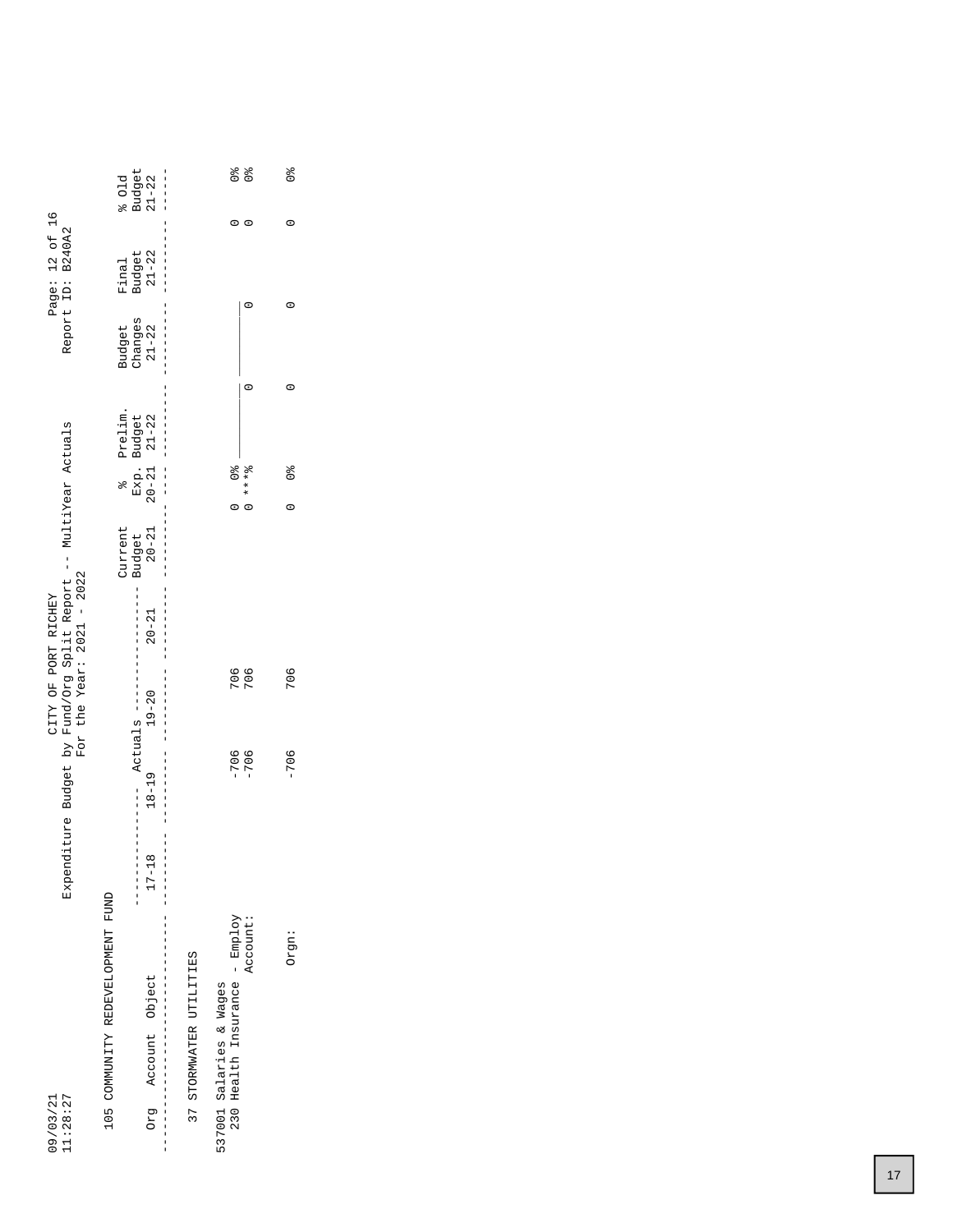|                                                                  | 501d                             | Budget<br>$\frac{1}{1}$<br>$21 - 22$        |               | 100%                                                                               | 600%            | <b>600%</b>     |
|------------------------------------------------------------------|----------------------------------|---------------------------------------------|---------------|------------------------------------------------------------------------------------|-----------------|-----------------|
| Page: 13 of 16<br>Report ID: B240A2                              | Final                            | Budget<br>21-22                             |               | 250,000 *******<br>50,000                                                          | 800,000         | 300,000         |
|                                                                  | Budget                           | Changes<br>$21 - 22$                        |               |                                                                                    |                 | 0               |
|                                                                  | Prelim.                          | Exp. Budget<br>20-21 21-22<br>$\frac{1}{1}$ |               | 50,000<br>250,000                                                                  | 300,000         | 300,000         |
|                                                                  | $\frac{1}{2}$                    | Exp. 1<br>$\frac{1}{1}$                     |               | $\frac{1}{2}$                                                                      | $12\frac{8}{6}$ | $12\frac{8}{6}$ |
|                                                                  | Current                          | $20 - 21$<br>Budget                         |               | 50,000 12%                                                                         | 50,000          | 50,000          |
|                                                                  |                                  | <br>             <br>     <br>$20 - 21$     |               | 6,000                                                                              | 6,000           | 6,000           |
| For the Year: $2021 - 2022$<br>CITY OF PORT RICHEY               |                                  | I<br>$19 - 20$                              |               | 10,000                                                                             | 10,000          | 10,000          |
| Expenditure Budget by Fund/Org Split Report -- MultiYear Actuals |                                  | $ActualS$ $---$<br>$18 - 19$                |               | 21,135                                                                             | 21,135          | 21,135          |
|                                                                  |                                  | $\frac{1}{1}$<br>$\infty$<br>$17 - 1$       |               |                                                                                    |                 |                 |
|                                                                  | 105 COMMUNITY REDEVELOPMENT FUND | Account Object                              | <b>GRANTS</b> | FRDAP Grant Nicks' Park I<br>Community Grant Programs<br>538800 GRANT EXPENDITURES | Account:        | Orgn:           |
| 11:28:27<br>09/03/21                                             |                                  | <b>Drg</b><br> <br> <br>                    | ო<br>ო        | 801<br>822                                                                         |                 |                 |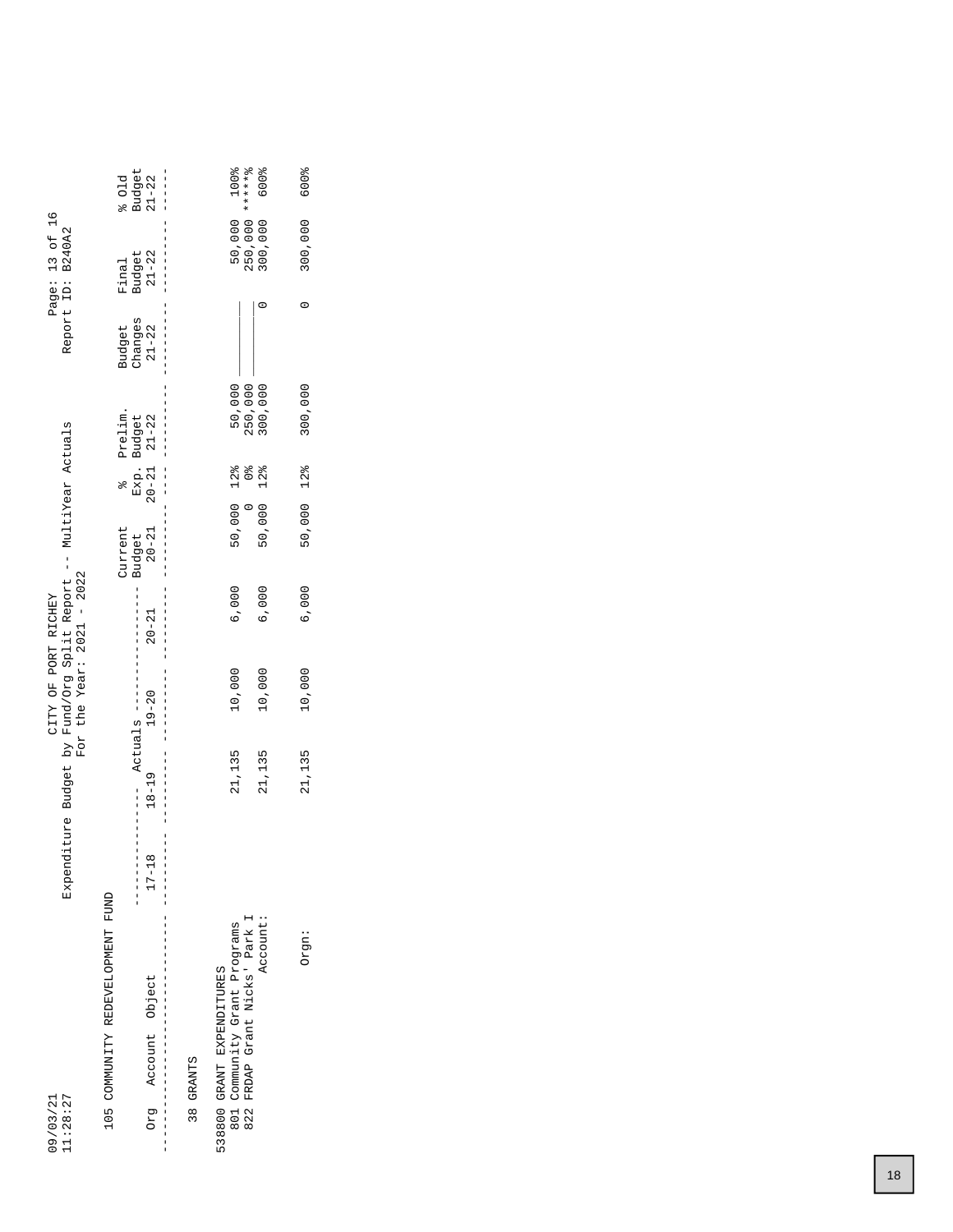| 11:28:27<br>09/03/21                                       | Expenditure Budget                                   | i kq              | For the Year: $2021 - 2022$<br>CITY OF PORT RICHEY | Fund/Org Split Report -- MultiYear Actuals |                          |                                         |                 | Report ID:           | B240A2<br>$14$ of<br>Page: | $\frac{6}{1}$                  |
|------------------------------------------------------------|------------------------------------------------------|-------------------|----------------------------------------------------|--------------------------------------------|--------------------------|-----------------------------------------|-----------------|----------------------|----------------------------|--------------------------------|
| 105 COMMUNITY REDEVELOPMENT FUND                           |                                                      |                   |                                                    |                                            | Current                  | olo                                     | Prelim.         | Budget               | Final                      | 601d                           |
| Account Object<br>Drg                                      | $^{\circ}$<br>$17 - 11$                              | $18 - 19$         | $19 - 20$<br>Actuals ---                           | $20 - 21$                                  | $20 - 21$<br>Budget      | Exp.<br>$20 - 21$                       | Budget<br>21-22 | Changes<br>$21 - 22$ | Budget<br>21-22            | Budget<br>$21 - 22$            |
| 41 PUBLIC WORKS DEPARTMENT                                 |                                                      |                   |                                                    |                                            |                          |                                         |                 |                      |                            |                                |
| Regular Salaries & Wages<br>541001 Salaries & Wages<br>120 | 11,593<br>4                                          | $-165$            | 424                                                | 10,942                                     |                          | 69%                                     |                 |                      | 0                          | $\frac{1}{2}$                  |
| Overtime<br>140                                            |                                                      |                   |                                                    |                                            | 15,758<br>1,275<br>1,300 | $\frac{1}{2}$                           |                 |                      |                            | $\frac{1}{2}$                  |
|                                                            | 1<br>1<br>1 2 3 4 4<br>1 3 4 4<br>1 3 4 4<br>1 6 4 4 | $-13$             |                                                    | 835                                        |                          | 64%                                     |                 |                      | $\circ \circ \circ \circ$  | $\frac{1}{96}$                 |
| FICA TAXES<br>Retirement Contributions<br>210<br>220       |                                                      | $-14$             | 32<br>42                                           | 1,094                                      | 1,700                    | 64%                                     |                 |                      |                            | $\frac{6}{9}$                  |
| Health Insurance - Employ<br>230                           |                                                      | 1,131             |                                                    | 1,722                                      | $\circ$                  | $* * * 2$                               |                 |                      |                            | $\frac{6}{9}$                  |
| Account:                                                   |                                                      | 939               | 498                                                | 14,593                                     | 20,033                   | 73%                                     | $\circ$         |                      | $\circ$<br>c               | $\frac{1}{2}$                  |
| 541300 Operating Expenditures                              |                                                      |                   |                                                    |                                            |                          |                                         |                 |                      |                            |                                |
| 431 Street Lights<br>462 Maintenance                       | 2,519<br>م.<br>ط                                     | 46,928<br>117,030 |                                                    |                                            | $\circ$                  | $\frac{9}{6}$                           |                 |                      | $\circ$                    | $\frac{1}{2}$<br>$\frac{1}{2}$ |
| Road Material/Pavement Ma<br>530                           |                                                      |                   |                                                    |                                            | 150,000                  | $\frac{1}{2}$<br>$\mathcal{O}_\text{Q}$ |                 |                      | $\circ$ $\circ$            | o<br>O                         |
| Account:                                                   | ,519<br>42                                           | 163,958           |                                                    |                                            | 150,000                  | $\frac{1}{2}$                           | $\circ$         | $\circ$              | $\circ$                    | $\frac{1}{2}$                  |
| Orgn:                                                      | 106,856                                              | 164,897           | 498                                                | 14,593                                     | 170,033                  | 96                                      | $\circ$         |                      | $\circ$<br>$\circ$         | o <sub>o</sub>                 |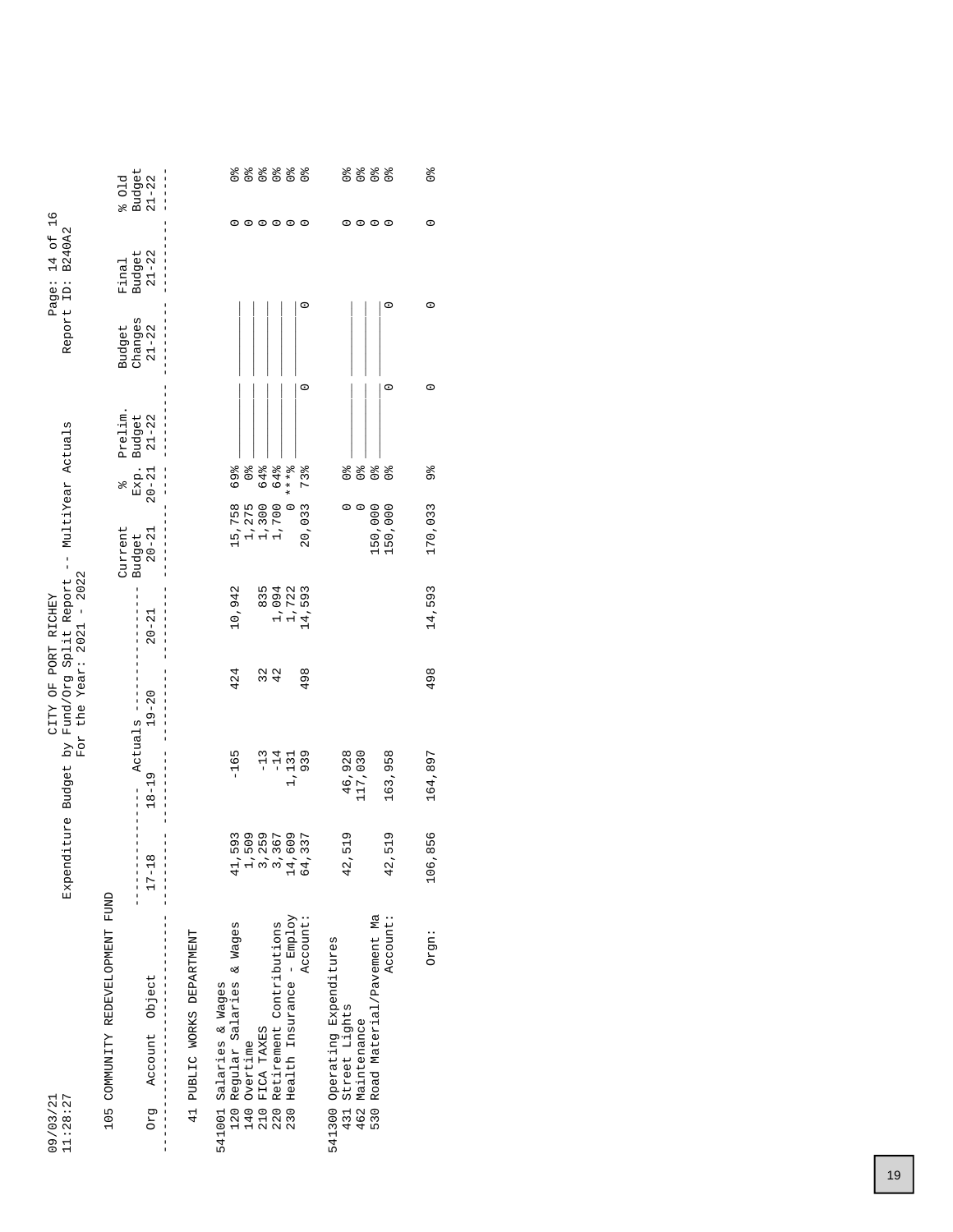| 11:28:27<br>09/03/21                                  | Expenditure Budget     |                      | For the Year: $2021 - 2022$<br>by Fund/Org Split Report<br>CITY OF PORT RICHEY |                  | MultiYear Actuals<br>$\frac{1}{1}$ |                         |                     |                      | $\frac{8}{1}$<br>Report ID: B240A2<br>15 of<br>Page: |                                  |
|-------------------------------------------------------|------------------------|----------------------|--------------------------------------------------------------------------------|------------------|------------------------------------|-------------------------|---------------------|----------------------|------------------------------------------------------|----------------------------------|
| 105 COMMUNITY REDEVELOPMENT FUND                      |                        |                      |                                                                                |                  | Current                            | olo                     | Prelim.             | Budget               | Final                                                | 601d                             |
| Account Object<br>Drg                                 | $17 - 18$              | Actuals<br>$18 - 19$ | $19 - 20$                                                                      | $20 - 21$        | $20 - 21$<br>Budget                | Exp.<br>$20 - 21$       | Budget<br>$21 - 22$ | Changes<br>$21 - 22$ | Budget<br>$21 - 22$                                  | Budget<br>$21 - 22$              |
| OTHER ECONOMIC ENVIRONMENT<br>59                      |                        |                      |                                                                                |                  |                                    |                         |                     |                      |                                                      |                                  |
| OPERATING EXPENDITURES<br>559300<br>318               |                        |                      | 9,020                                                                          |                  | $\circ$                            | $\frac{1}{2}$           |                     |                      |                                                      | $\frac{1}{2}$                    |
| Engineering<br>Professional Services<br>328           |                        |                      |                                                                                | 46,936           | 46,328                             | 101%                    | 750,000             |                      | 750,000                                              | 1619%                            |
| 479                                                   | 11,260                 | 2,062                | 1,370                                                                          |                  | 15,000                             | $\frac{1}{2}$           |                     |                      | 0                                                    | $\frac{1}{2}$                    |
| City Events<br>Dredging<br>507                        |                        | 24,311               | 6,647                                                                          | 36,314           | 35,484                             | 102%                    |                     |                      | $\circ$                                              | $\frac{1}{2}$                    |
| 540 Membership Fees                                   | 175                    | 175                  | 175                                                                            | 175              | 175                                | 100%                    |                     |                      | $\circ$                                              | $\frac{1}{2}$                    |
| Improvements Other Than B<br>630                      |                        |                      |                                                                                |                  | $\circ$                            | $\frac{1}{\sqrt{6}}$    | 400,000             |                      | 400,000                                              | ******%                          |
| Account:                                              | ,435                   | 26,548               | 17, 212                                                                        | 83,425           | 96,987                             | 86%                     | 1,150,000           | $\circ$              | 1,150,000                                            | 1185%                            |
| 559600 CAPITAL OUTLAY                                 |                        |                      |                                                                                |                  |                                    |                         |                     |                      |                                                      |                                  |
| 607 Dredging Contingencies<br>Purchase of Land<br>610 | 415,151                |                      |                                                                                | 2,050<br>346,807 | 346,807<br>78,672                  | 100%<br>3%              |                     |                      |                                                      | $\frac{6}{90}$<br>$\frac{1}{96}$ |
| Road Improvements<br>631                              | 0,110<br>₹             | 2,295                | 9,178                                                                          | 3,105            | 47,709                             | 7%                      |                     |                      | $\circ$                                              | $\frac{1}{2}$                    |
| Nick's Park<br>632                                    |                        | 657                  |                                                                                |                  | $\circ$                            | $\mathcal{O}_\text{lo}$ |                     |                      | $\circ$                                              | $\frac{1}{2}$                    |
| Sidewalk Construction Cap<br>699                      | 12,495                 |                      |                                                                                |                  | 20,000                             | $\frac{1}{2}$           |                     |                      |                                                      | $\frac{1}{2}$                    |
| Account:                                              | ,756<br>$46^{\degree}$ | 2,952                | 9,178                                                                          | 351,962          | 493,188                            | 71%                     | $\circ$             | $\circ$              | $\circ$                                              | $\frac{1}{2}$                    |
| Orgn:                                                 | 479,191                | 29,500               | 26,390                                                                         | 435,387          | 590,175                            | 74%                     | 1,150,000           | $\circ$              | 1,150,000                                            | 194%                             |